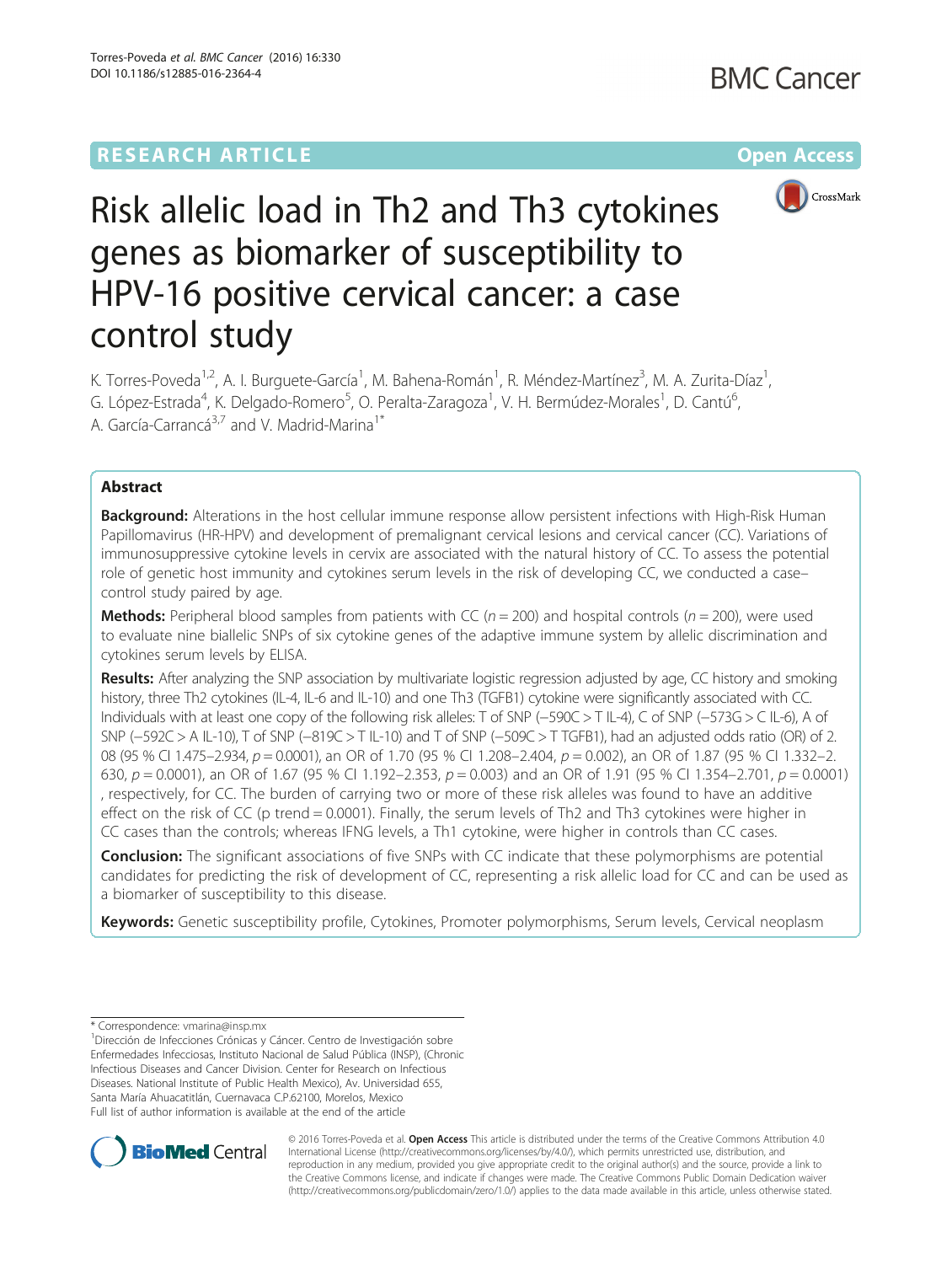## Background

Cervical cancer (CC) ranks third as a cause of death among women worldwide, with an estimated overall mortality rate of 15 per 100,000 women [[1\]](#page-12-0). CC was the second most common cause of death in Mexican women in 2011 (10.4 %) [\[2\]](#page-12-0). The immune system plays key roles during HPV-associated carcinogenesis, as HPV clearance is determined by specific immunological reactions [\[3](#page-12-0)]. Thus, CC seems to be due in part to a failure of the immune system, which is unable to eliminate persistent HPV infections and virus-transformed cells [\[4](#page-12-0)].

A local predominance of T helper 2 (Th2) cytokine profile expression (IL-4, IL-6, IL-10) and an impaired cellular immune response induced by immune suppressor cytokines, such as IL-10 and Transforming Growth Factor Beta 1 (TGFB1) in association with a diminished Th1 profile, has been demonstrated in patients with CC [[5, 6\]](#page-12-0). Cytokines are key players in the immune system and several polymorphisms identified in their gene promoters may be responsible for variations in expression levels observed between individuals in different diseases [[7](#page-12-0)].

Single nucleotide polymorphisms (SNPs) in IL-4, IL-6, IL-10, TGFB1, Tumor Necrosis Factor-alpha (TNF) and Interferon-gamma (IFNG) genes that cause variations in host immune response may contribute to CC risk. Since the boom of the genomic era, there are have been numerous reports of polymorphisms associated with CC risk; however, very few of the studied polymorphisms in this neoplasm have shown consistent associations across studies and populations. A large number of SNPs have been identified in IL-4, IL-6, IL-10, TGFB1, TNF e IFNG and many of them have been studied regarding their association with CC in different populations, particularly -592C > A, −819C > T and -1082A > G of IL-10, −509C > T TGFB1 and -308G > A of TNF [[8\]](#page-12-0).

In this study, we analyzed the association between -59 0C > T (IL-4), −573G > C (IL-6), −592C > A (IL-10), −819 C > T (IL-10),  $-1082A$  > G (IL-10),  $-509C$  > T (TGFB1),  $-8$ 00G > A (TGFB1),  $-308G$  > A (TNF) and  $-1615C$  > T (IF NG) gene promoter polymorphisms and the risk for CC in Mexican women. These SNPs were selected based on two criteria: validated SNPs for frequency or for utilization in the HAPmap Project and SNPs in the promoter region with potential role in transcriptional regulation of each cytokine evaluated. Furthermore, we determined whether there are variations in serum protein levels of these cytokines according to diagnostic and allelic variation of each SNP.

## Methods

#### Study design and population

A clinic-based case–control study matched by age  $(\pm 5 \text{ years})$  1:1,  $(n = 200 \text{ per group})$  was conducted at the National Cancer Institute's (INCan) Gynecology Service in Mexico City between September 2010 and December 2011. Cases with cervical squamous cell carcinoma confirmed by two pathologists were included, and women with a negative Papanicolaou study and a normal colposcopy were selected as controls and matched to the cases by age (±5 years). All participants were HPV 16-positive, since this was an inclusion criterion. The analyzed population was Mexican mestizo with a history of three previous generations being born in Mexico and with a residency period of > 1 year in the study area. To eliminate any selection bias, the authors screened CC cases and controls to ensure that they had never been diagnosed with chronic inflammatory diseases. The Bioethics and Research Committees at INCan (reference INCan/ CC/326/10CB/609) and at the Instituto Nacional de Salud Pública (INSP, reference CI814 and CI1289 No. 1624) approved the study, which was carried out according to the Helsinki Declaration. All participants signed an informed consent to participate in this study, agreeing also to the subsequent publication of the results. Each subject was interviewed regarding lifestyle and socio-demographic and hormonal factors known to be associated with an increased risk of CC.

#### Specimen collection and sample processing

Cervical epithelial cell scrapings from the controls and fresh cell biopsies from the women diagnosed with CC were used for this study. Peripheral blood mononuclear cells (PBMC) from all subjects were obtained by Ficollhypaque density gradients (Hystopaque, Sigma Chemical Co). Genomic DNA was extracted from PBMC using the Genomic DNA Purification Kit (Fermentas Life Sciences, Lithuania) and from cervical epithelial scrapings and biopsies previously digested with proteinase K. DNA concentration and purity were evaluated with a Thermo Scientific NanoDropTM 1000 Spectrophotometer (260/280) and the integrity of the DNA was determined by electrophoresis in agarose gels at 0.8 %.

Cervical epithelial scrapings and biopsy specimens were tested for HPV by PCR amplification, using consensus primers MY09/MY11, LIC1/LIC2, and GP5/GP6. GAPDH (250 bp) was used as an internal control for DNA quality; SiHa was used as a positive control, and deionized H2O as a negative control. The purified DNA band was sequenced using the Sanger method. After analyzing the sequences by BLAST, only HPV 16 positive women were included in this study. Serum protein levels of IL-4, IL-6, IL-10, TGFB1, TNF, and IFNG were determined using the Human high sensitivity ELISA kit (Abcam, Cambridge UK). All assays were done by duplicate and the final concentration (picograms per millilitre [pg/ml]) and TGFB1 (nanograms per millilitre [ng/ml]) of each cytokine corresponded to the average of the duplicate readings.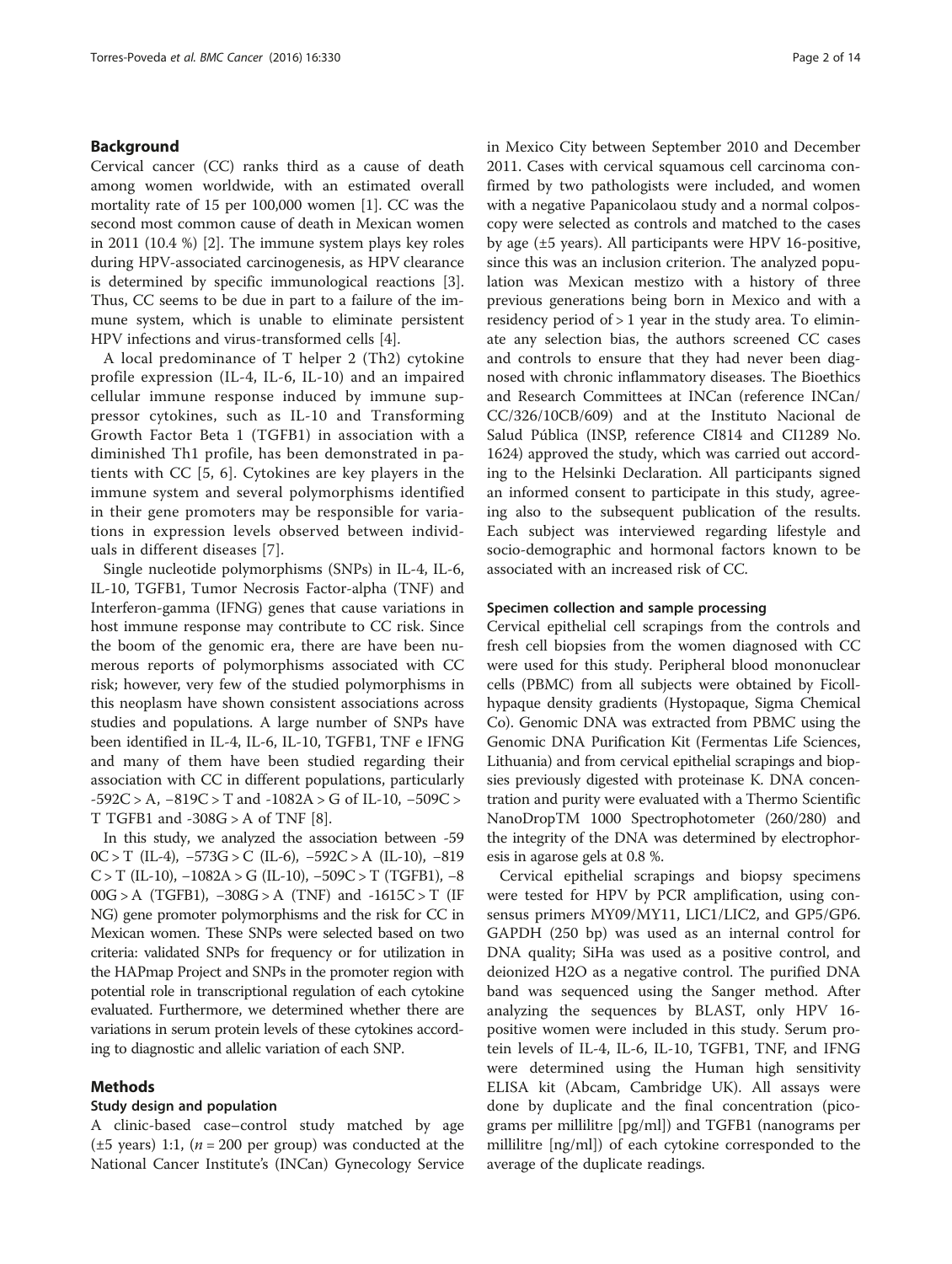### Genotyping

The SNPs selection criteria were as follows: 1) Validated SNPs for frequency or for utilization in the HAPmap Project; 2) SNPs in the promoter region with potential role in the transcriptional regulation of each cytokine evaluated (the Ensemble program was used for this selection); 3) SNPs in IL-4, IL-6, IL-10, TGFB1, TNF and IFNG promoter, located in the binding sites of the transcription factors that potentially influence the transcriptional activity, reported in the following database: SNPper.URL: [http//snpper.chip.org.](http://snpper.chip.org) Nine SNPs in the promoter region were genotyped using PCR with Taq-Man fluorogenic probes in the ViiA™ 7 (Applied Biosystems, Foster City, CA, USA), (−590C > T (IL-4) rs2243 250, −573G > C (IL-6) rs1800796, −592C > A (IL-10) rs1 800872, −819C > T (IL-10) rs1800871, −1082A > G (IL-10) rs1800896, −509C > T (TGFB1) rs1800469, −800G > A (TG FB1) rs1800468, −308G > A (TNF) rs1800629 and -1615  $C > T$  (IFNG) rs2069705). All tests were performed in duplicate. The alleles were assigned using the ViiA™ 7 software (Applied Biosystems). A call rate of 0.99 for controls and CC was used for quality control. When the call rate was less than 0.99, DNA was reextracted and a new genotyping was performed (only six samples required this procedure).

#### Statistical analysis

Reproductive factors and sexual lifestyle were evaluated by multinomial logistic regression models adjusted for age. The Hardy-Weinberg equilibrium for each SNP was assessed using the allelic frequencies of the control group. Genotype-specific and allele risks were estimated as odds ratios (OR) with associated 95 % confidence intervals (CI). All  $p$ -values were based on a two-sided hypothesis test using logistic regression analyses in the three inheritance models and adjusting by potential confounders (age, CC history and smoking history). The Bonferroni method was used to correct the multiple comparisons  $(\alpha = 0.05/9 = 0.0055)$ . The effect of having one or more risk-associated alleles with CC was evaluated using multiple logistic regressions. All possible 2 way interactions among SNPs and between SNPs and serum level of IL-4, IL-6, IL-10, TGFB1, TNF e IFNG were tested by multivariate logistic models. Tertiles for the serum levels of each cytokine according to the respective observed distribution in the HPV-positive control group were created to evaluate their association with CC by multinomial logistic regression models. The mean differences of the serum levels of cytokines between CC and controls stratified by genotypes were assessed by linear regression models adjusted by age, CC history and smoking history.

Stratification by ethnicity that could potentially confound genetic analyses was avoided by confining our analysis to the Mexican mestizo population with two previous generations born in Mexico. The power calculation for each of the analyzed SNPs was evaluated taking into account the value of n fixed for the study and the minor allele frequency for each SNP in the NCL (P1), with an expected OR of 1.2, 1.5, 2, 2.5 and 3. The established alpha value was 0.05. The P2 calculation was performed using the following formula:  $P1*OR/(1-P1) + (P1*OR)$ . The statistic power obtained in the regression analysis for each SNP was as follows:  $-590 \text{ C} > T$  of IL-4 (0.99); −573 G > C of IL-6 (0.92); −592 C > A (0.98), −819 C > T (0.91) and  $-1082$  A > G (0.14) of IL-10; -509 C > T of TGFB1 (0.98);  $-308$  G > A of TNF (0.28) and  $-1615$  C > T of IFNG (0.99). All the statistical analyses were performed in the STATA program, version 13.0 (StataCorp, Collage Station, TX, EUA).

## Results

The analyses confirmed that known reproductive and sexual lifestyle risk factors for CC were statistically different between study groups. As expected, we found a significant positive association of CC diagnosis with age at first intercourse, parity, number of lifetime sexual partners, cancer family history and smoking history. The study did not find the history of previous Sexually Transmitted Diseases (STDs) and use of contraceptive methods to be risk factors for CC in this population (Table [1\)](#page-3-0). Given the best score in the goodness of fit tests performed for all the logistic models evaluated, we carried out further multinomial logistic regression analysis, adjusting for cancer family history, smoking history and age. We observed no significant deviations from HWE among controls in any of the genotyped SNPs. The SNP  $-800G > A$  (TGFB1) rs1800468, was found not to be polymorphic with a minor allele frequency (MAF) of <1 % (Table [2\)](#page-4-0).

We found a highly significant positive association with CC for minor allele homozygotes of  $-590C > T$  (IL-4), −573G > C (IL-6), −592C > A (IL-10), −819C > T (IL-10) and  $-509C > T$  (TGFB1). Odds ratios and p trend were OR = 4.36, 95 % CI 2.166–8.803 ( $p = 0.0001$ ); OR = 3.2, 95 % CI 1.572–6.535 (p = 0.002); OR = 3.28, 95 % CI 1.660–6.508 ( $p = 0.0001$ ); OR = 2.6 95 % CI 1.330– 5.116 ( $p = 0.004$ ); and OR = 3.73, 95 % CI 1.842–7.572  $(p = 0.0001)$ , respectively. For -1615C > T (IFNG) minor allele homozygotes, we also found a significant negative association with CC (OR =  $0.11$ , 95 % CI (0.038–0.351)), accompanied with a significant negative trend ( $p = 0.0001$ ).

In order to explore whether the evaluated SNPs could act together to increase CC risk, allele load was calculated (Table [3](#page-7-0)). We indeed found that having two or more risk alleles had a statistically significant association with CC, compared with having no risk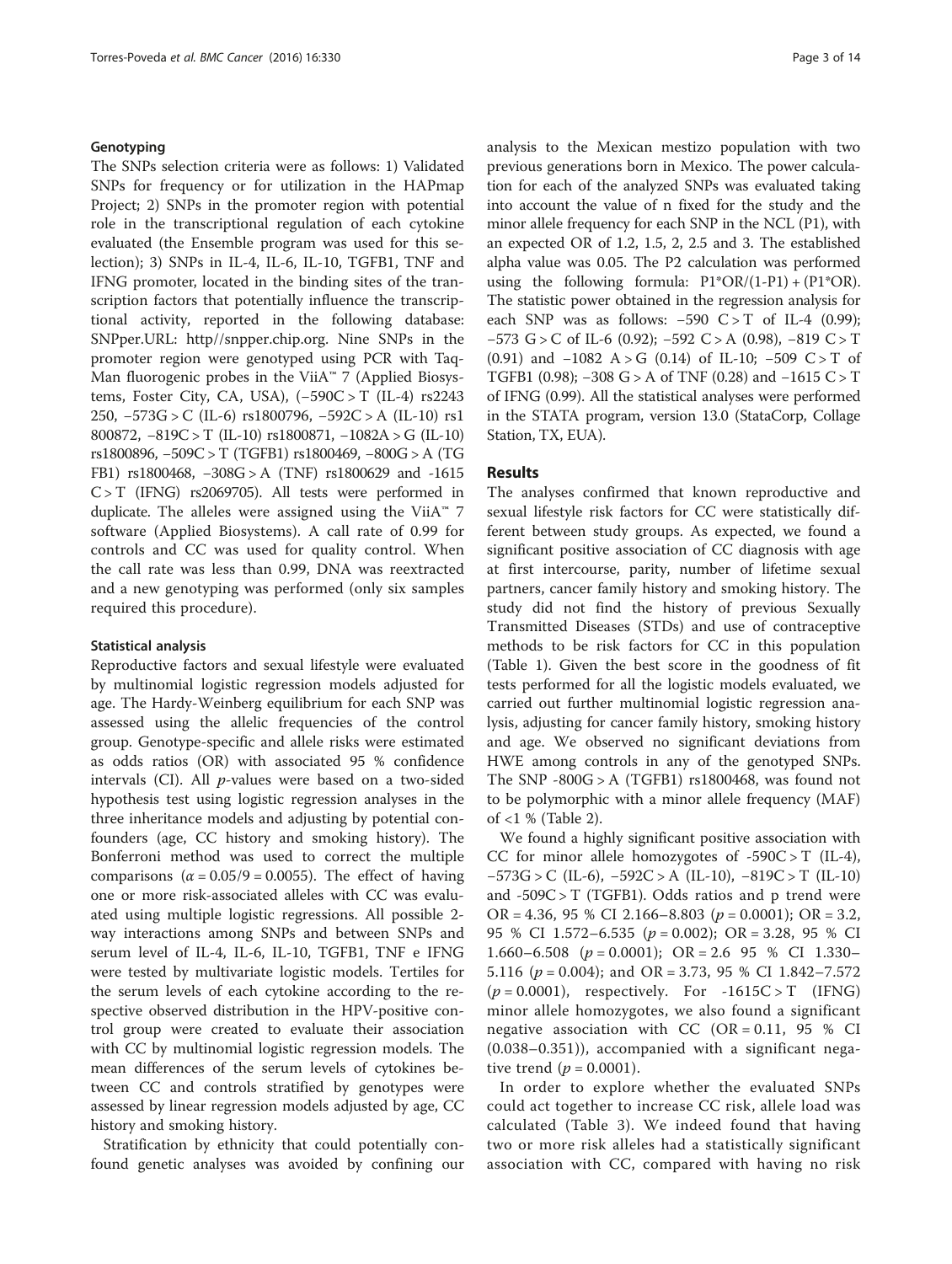<span id="page-3-0"></span>

|  |  |  | Table 1 Analysis of the reproductive and sexual life style conventional risk factors for cervical cancer in study population |  |
|--|--|--|------------------------------------------------------------------------------------------------------------------------------|--|
|  |  |  |                                                                                                                              |  |

| Sociodemographic characteristics   | n (%) Controls/n (%) CC | OR <sup>c</sup> (95 % CI) |                        |
|------------------------------------|-------------------------|---------------------------|------------------------|
|                                    | $n = 200/200$           | Cervical cancer (CC)      | $p$ value <sup>a</sup> |
| Age of menarche (years)            |                         |                           |                        |
| <12                                | 82 (41)/76 (38)         | 1 (reference)             |                        |
| $\geq$ 12                          | 118 (56)/124 (62)       | $0.76(0.47 - 1.22)$       | 0.26                   |
| Age at first intercourse (years)   |                         |                           |                        |
| $\geq 18$                          | 114 (57)/50 (25)        | 1 (reference)             |                        |
| < 18                               | 86 (43)/150 (75)        | 5.64 $(3.32 - 9.56)^{b}$  | 0.0001                 |
| Parity                             |                         |                           |                        |
| $\leq$ 3                           | 177 (88.5)/71 (35.5)    | 1 (reference)             |                        |
| >3                                 | 23 (11.5)/129 (64.5)    | 7.41 $(4.23 - 12.98)^{b}$ | 0.0001                 |
| Number of lifetime sexual partners |                         |                           |                        |
| $<$ 3                              | 169 (84.5)/148 (74)     | 1 (reference)             |                        |
| 4 a 9                              | 28 (14)/50 (25)         | 2.27 $(1.24 - 4.15)^{b}$  | 0.008                  |
| >10                                | 3(1.5)/2(1)             | 2.79 (0.42-18.41)         | 0.28                   |
| Contraceptive method               |                         |                           |                        |
| None                               | 28 (14)/111 (55.5)      | 1 (reference)             |                        |
| Non hormonals                      | 88 (44)/56 (28)         | $0.25(0.139 - 0.458)$     | 0.0001                 |
| Hormonal methods 6 months-5 years  | 84 (42)/33 (16.5)       | $0.15(0.08 - 0.29)$       | 0.0001                 |
| History of previous STD            |                         |                           |                        |
| None                               | 109 (54.5)/144 (72)     | 1 (reference)             |                        |
| Herpes                             | 5(2.5)/2(1)             | $0.4(0.065 - 2.44)$       | 0.32                   |
| Chlamydia                          | 1(0.5)/1(0.5)           | $0.46$ (0.028-7.50)       | 0.58                   |
| Candidiasis                        | 33 (16.5)/1 (0.5)       | $0.02$ (0.003-0.235)      | 0.001                  |
| Vaginosis                          | 33 (16.5)/49 (24.5)     | 1.32 (0.73-2.39)          | 0.34                   |
| <b>HPV</b>                         | 19 (9.5)/3 (1.5)        | $0.18(0.04 - 0.69)$       | 0.01                   |
| Cancer family history              |                         |                           |                        |
| No                                 | 176 (88)/158 (79)       | 1 (reference)             |                        |
| Yes                                | 24 (12)/42 (21)         | 2.19 $(1.15-4.16)^{b}$    | 0.01                   |
| Smoking history                    |                         |                           |                        |
| No                                 | 155 (77.5)/125 (62.5)   | $\mathbf{1}$              |                        |
| Yes                                | 45 (22.5)/75 (37.5)     | 2.15 $(1.28 - 3.63)^{b}$  | 0.004                  |

Bold text denotes significant  $p$  values ( $p < 0.05$ )

<sup>a</sup>p value for Kruskal-Wallis test<br><sup>b</sup>Statistically significant navalu

 $^{\rm B}$ Statistically significant  $p$  values for trend ( $p$  < 0.05)<br><sup>c</sup>Odds Batio adjusted by age

Odds Ratio adjusted by age

alleles,  $p$  trend = 0.0001. Levels in serum of IL-4, IL-6 and IL-10 were much higher in patients with CC than in HPV-positive control patients ( $p = 0.00001$ ), (Fig. [1\)](#page-7-0). In contrast, IFNG and TNF serum levels were lower than those observed in HPV-positive control patients ( $p = 0.00001$ ), (Fig. [2\)](#page-8-0). Serum levels of TGFB1 were significantly higher in comparison with the other cytokines and the difference between control and CC patients was statistically significant  $(p < 0.00001)$  (Fig. [3\)](#page-8-0).

We stratified the SNPs of interest by polymorphism genotypes to explore whether they had a relationship with levels of serum cytokines seen in CC patients. Only polymorphisms -592C > A and -819C > T of IL-10, −308G > A (TNF) and -509C > T (TGFB1) showed statistically significant differences in serum cytokines levels between minor allele homozygous and ancestral allele homozygous in CC patients (Table [4](#page-9-0)). When we evaluated the interaction between each of the SNPs:  $-590C > T$  (IL-4),  $-573G > C$ (IL-6), −592C > A, −819C > T and -1082A > G (IL-10),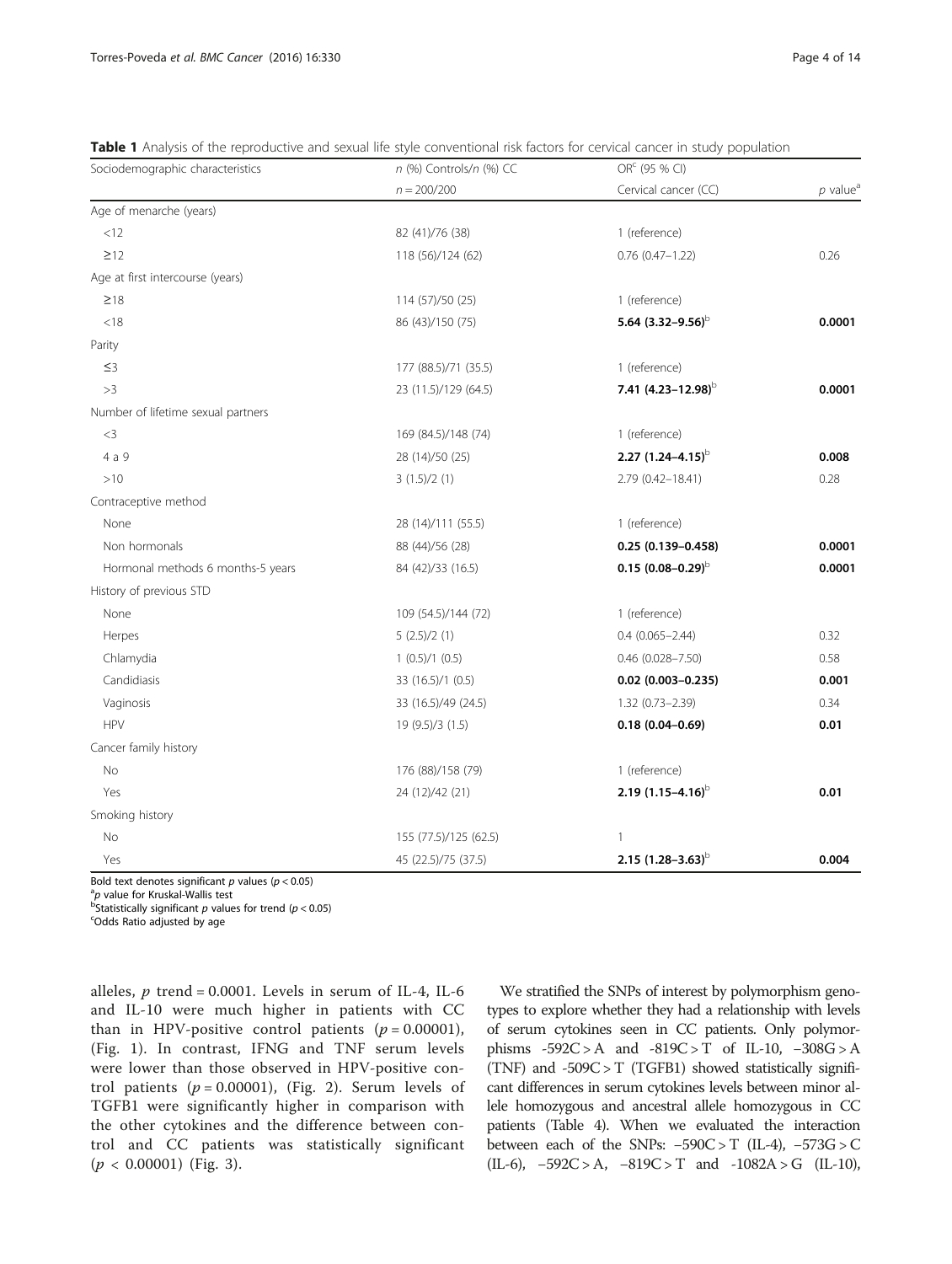Alleles

| Polymorphism               | $n$ (%) CC/(%) controls ( $n = 200/200$ ) | OR <sup>c</sup> (95 % CI)      | $p$ Value* |
|----------------------------|-------------------------------------------|--------------------------------|------------|
| IL-4 -590C > T (rs2243250) |                                           |                                |            |
| Codominant model           |                                           |                                |            |
| C/C                        | 32 (16)/60 (30)                           | $\mathbf{1}$                   |            |
| C/T                        | 87 (43.5)/102 (51)                        | 1.50 (0.804-2.807)             | 0.2        |
| T/T                        | 81 (40.5)/38 (19)                         | 4.36 $(2.166 - 8.803)^b$       | 0.0001     |
| Dominant model             |                                           |                                |            |
| $C/C$                      | 32 (16)/60 (30)                           | $\mathbf{1}$                   |            |
| $C/T + T/T$                | 168 (84)/140 (70)                         | 2.22 (1.238-3.987)             | 0.007      |
| Recessive model            |                                           |                                |            |
| $C/C + C/T$                | 119 (59.5)/162 (81)                       | $\mathbf{1}$                   |            |
| $T/T$                      | 81 (40.5)/38 (19)                         | 3.3 (1.909-5.707)              | 0.0001     |
| Alleles                    |                                           |                                |            |
| $\subset$                  | 151 (37.7)/222 (56)                       | $\overline{1}$                 |            |
| $\top$                     | 249 (62.25)/178 (44)                      | 2.08 (1.475-2.934)             | 0.0001     |
| p HWE <sup>a</sup>         |                                           |                                | 0.6        |
| IL-6 -573G > C (rs1800796) |                                           |                                |            |
| Codominant model           |                                           |                                |            |
| G/G                        | 54 (27)/89 (44.5)                         | $\mathbf{1}$                   |            |
| $G/C$                      | 85 (42.5)/91 (45.5)                       | 1.47 (0.875-2.499)             | 0.14       |
| C/C                        | 61 (30.5)/20 (10)                         | 3.2 (1.572-6.535) <sup>b</sup> | 0.001      |
| Dominant model             |                                           |                                |            |
| G/G                        | 54 (27)/89 (44.5)                         | $\mathbf{1}$                   |            |
| $G/C + C/C$                | 146 (73)/111 (55.5)                       | 1.82 (1.111-2.983)             | 0.017      |
| Recessive model            |                                           |                                |            |
| $G/G + G/C$                | 139 (69.5)/180 (90)                       | $\mathbf{1}$                   |            |
| C/C                        | 61 (30.5)/20 (10)                         | 2.58 (1.348-4.934)             | 0.004      |
| Alleles                    |                                           |                                |            |
| $\subset$                  | 193 (48.25)/269 (67.25)                   | $\mathbf{1}$                   |            |
| $\top$                     | 207 (51.75)/131 (32.75)                   | 1.70 (1.208-2.404)             | 0.002      |
| p HWE <sup>a</sup>         |                                           |                                | 0.72       |
| IL-10-592C > A (rs1800872) |                                           |                                |            |
| Codominant model           |                                           |                                |            |
| C/C                        | 44 (22)/85 (42.5)                         | $\mathbf{1}$                   |            |
| C/A                        | 98 (49)/85 (42.5)                         | 2.08 (1.190-3.656)             | 0.01       |
| A/A                        | 58 (29)/30 (15)                           | 3.28 $(1.660 - 6.508)$         | 0.001      |
| Dominant model             |                                           |                                |            |
| $C/C$                      | 44 (22)/85 (42.5)                         | $\mathbf{1}$                   |            |
| $C/A + A/A$                | 156 (78)/115 (57.5)                       | 2.40 (1.416-4.072)             | 0.001      |
| Recessive model            |                                           |                                |            |
| $C/C + C/A$                | 142 (71)/170 (85)                         | $\mathbf{1}$                   |            |
| A/A                        | 58 (29)/30 (15)                           | 2.09 (1.166-3.756)             | 0.013      |

<span id="page-4-0"></span>Table 2 Association analysis of SNP in promoter of IL-4, IL-6, IL-10, TGFβ-1, TNF-α, IFN-γ with CC

C 185 (46.37)/255 (63.75)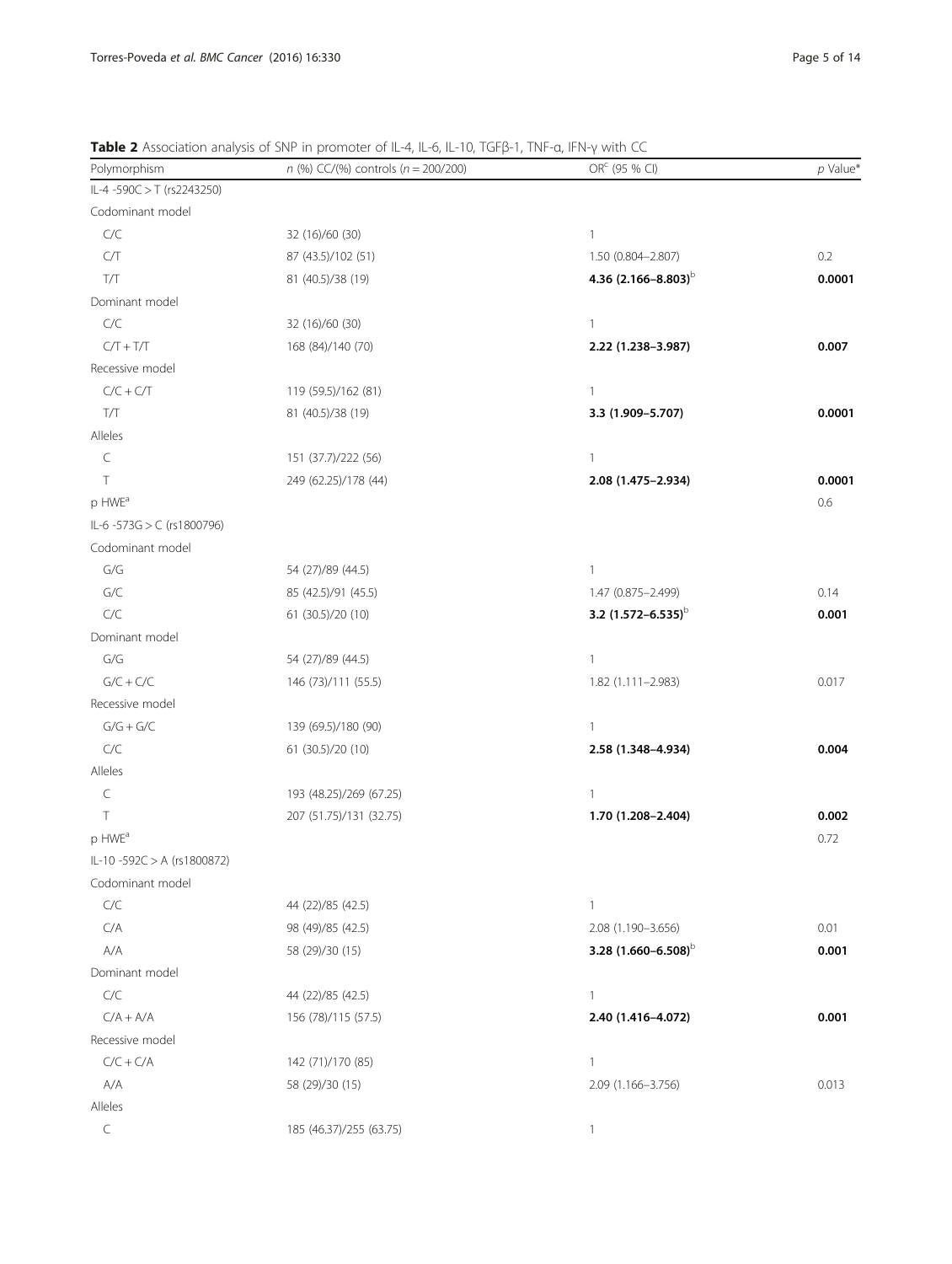| A                            | 214 (53.63)/145 (36.25) | 1.87 (1.332-2.630)              | 0.0001 |
|------------------------------|-------------------------|---------------------------------|--------|
| p HWE <sup>a</sup>           |                         |                                 | 0.25   |
| IL-10 -819C > T (rs 1800871) |                         |                                 |        |
| Codominant model             |                         |                                 |        |
| C/C                          | 49 (24.5)/81 (40.5)     | $\mathbf{1}$                    |        |
| ${\mathbb C}/{\mathbb T}$    | 97 (48.5)/85 (42.5)     | 1.88 (1.078-3.281)              | 0.02   |
| T/T                          | 54 (27)/34 (17)         | 2.6 $(1.330 - 5.116)^{b}$       | 0.005  |
| Dominant model               |                         |                                 |        |
| C/C                          | 49 (24.5)/81 (40.5)     | $\mathbf{1}$                    |        |
| $C/T + T/T$                  | 151 (75.5)/119 (59.5)   | 2.08 (1.237-3.514)              | 0.006  |
| Recessive model              |                         |                                 |        |
| $C/C + C/T$                  | 146 (73)/166 (83)       | $\mathbf{1}$                    |        |
| $T/T$                        | 54 (27)/34 (17)         | 1.77 (0.997-3.174)              | 0.05   |
|                              |                         |                                 |        |
| Alleles<br>$\subset$         |                         | $\mathbf{1}$                    |        |
| $\top$                       | 195 (48.75)/247 (61.75) | 1.67 (1.192-2.353)              |        |
|                              | 205 (51.25)/153 (38.25) |                                 | 0.003  |
| p HWE <sup>a</sup>           |                         |                                 | 0.15   |
| IL-10 -1082A > G (rs1800896) |                         |                                 |        |
| Codominant model             |                         |                                 |        |
| A/A                          | 121 (60.5)/110 (55)     | $\mathbf{1}$                    |        |
| $A/G$                        | 70 (35)/78 (39)         | $0.73$ $(0.447 - 1.205)$        | 0.22   |
| G/G                          | 9(4.5)/12(6)            | $0.89(0.298 - 2.659)$           | 0.83   |
| Dominant model               |                         |                                 |        |
| A/A                          | 121 (60.5)/110 (55)     | $\mathbf{1}$                    |        |
| $A/G + G/G$                  | 79 (39.5)/90 (45)       | $0.75(0.466 - 1.210)$           | 0.24   |
| Recessive model              |                         |                                 |        |
| $A/A + A/G$                  | 191 (95.5)/188 (94)     | $\mathbf{1}$                    |        |
| G/G                          | 9(4.5)/12(6)            | 1.004 (0.342-2.944)             | 0.99   |
| Alleles                      |                         |                                 |        |
| Α                            | 312 (78)/298 (74.5)     | $\mathbf{1}$                    |        |
| G                            | 88 (22)/102 (25.5)      | $0.83(0.561 - 1.234)$           | 0.36   |
| p HWE <sup>a</sup>           |                         |                                 | 0.7    |
| TGFB1-509C > T (rs1800469)   |                         |                                 |        |
| Codominant model             |                         |                                 |        |
| C/C                          | 61 (30.5)/80 (40)       | $\mathbf{1}$                    |        |
| ${\mathbb C}/{\mathbb T}$    | 87 (43.5)/96 (48)       | 1.46 (0.854-2.514)              | 0.16   |
| $T/T$                        | 52 (26)/24 (12)         | 3.73 (1.842-7.572) <sup>b</sup> | 0.0001 |
| Dominant model               |                         |                                 |        |
| $C/C$                        | 61 (30.5)/80 (40)       | $\mathbf{1}$                    |        |
| $C/T + T/T$                  | 139 (69.5)/120 (60)     | 1.91 (1.151-3.174)              | 0.01   |
| Recessive model              |                         |                                 |        |
| $C/C + C/T$                  | 148 (74)/176 (88)       | $\mathbf{1}$                    |        |
| $T/T$                        | 52 (26)/24 (12)         | 2.98 (1.593-5.597)              | 0.001  |
| Alleles                      |                         |                                 |        |
| $\subset$                    | 209 (52.25)/256 (64)    | $\mathbf{1}$                    |        |

Table 2 Association analysis of SNP in promoter of IL-4, IL-6, IL-10, TGFβ-1, TNF-α, IFN-γ with CC (Continued)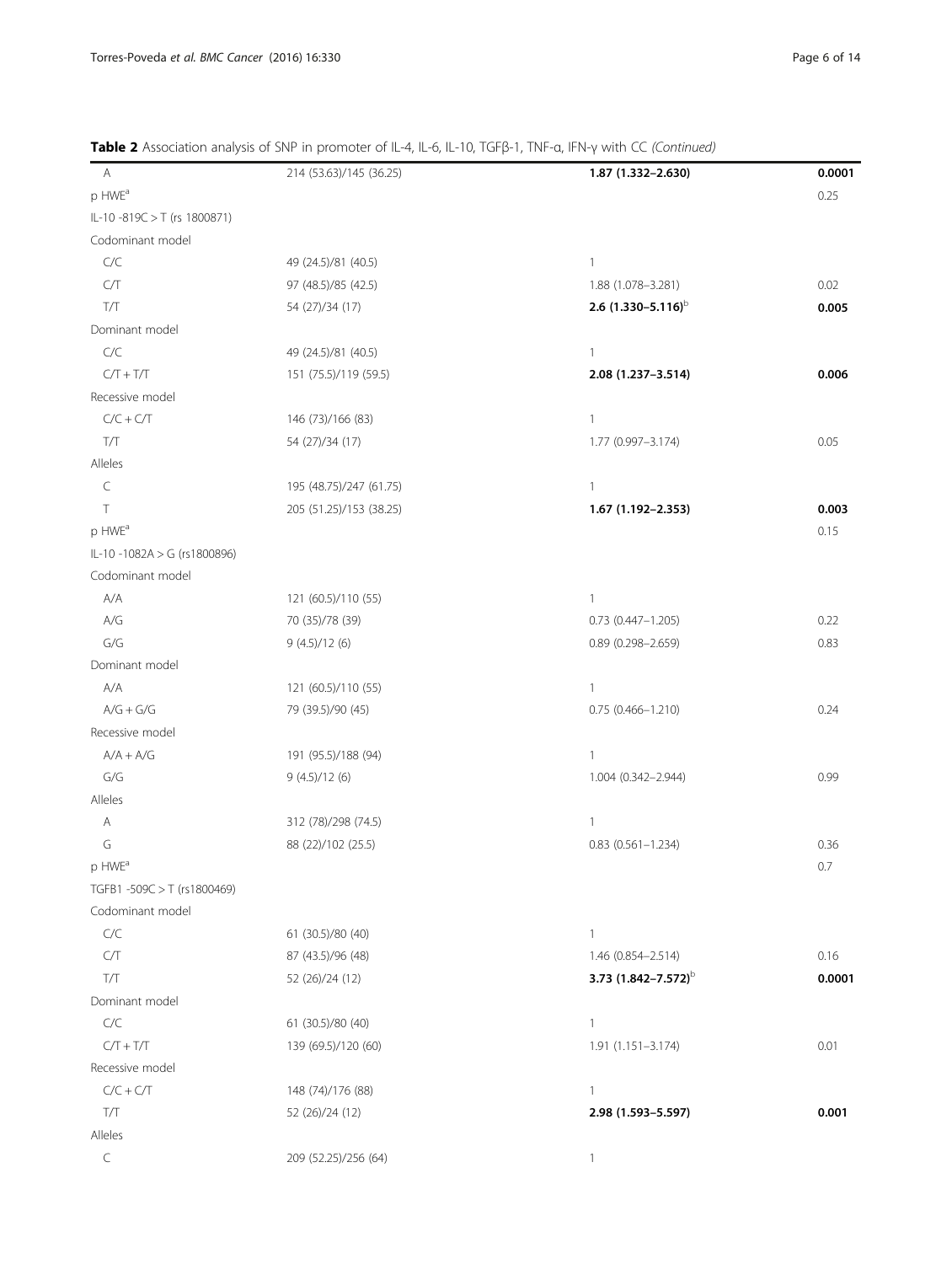| $\top$                       | 191 (47.75)/144 (36)    | 1.91 (1.354-2.701)           | 0.0001 |
|------------------------------|-------------------------|------------------------------|--------|
| p HWE <sup>a</sup>           |                         |                              | 0.55   |
| TNFa -308G > A (rs 1800629)  |                         |                              |        |
| Codominant model             |                         |                              |        |
| G/G                          | 164 (82)/161 (80.5)     | $\mathbf{1}$                 |        |
| G/A                          | 26 (13)/36 (18)         | $0.55(0.281 - 1.081)$        | 0.08   |
| A/A                          | 10(5)/3(1.5)            | $1.52(0.305 - 7.631)$        | 0.6    |
| Dominant model               |                         |                              |        |
| ${\mathsf G}/{\mathsf G}$    | 164 (82)/161 (80.5)     | $\mathbf{1}$                 |        |
| $G/A + A/A$                  | 36 (18)/39 (19.5)       | $0.62$ $(0.332 - 1.187)$     | 0.15   |
| Recessive model              |                         |                              |        |
| $G/G + G/A$                  | 190 (95)/197 (98.5)     | $\mathbf{1}$                 |        |
| A/A                          | 10(5)/3(1.5)            | 1.74 (0.356-8.519)           | 0.49   |
| Alleles                      |                         |                              |        |
| G                            | 354 (88.5)/358 (89.5)   | $\mathbf{1}$                 |        |
| $\mathsf{A}$                 | 46 (11.50)/42 (10.5)    | $0.74(0.421 - 1.305)$        | 0.3    |
| p HWE <sup>a</sup>           |                         |                              | 0.54   |
| IFN-γ -1615C > T (rs2069705) |                         |                              |        |
| Codominant model             |                         |                              |        |
| C/C                          | 143 (71.5)/88 (44)      | $\mathbf{1}$                 |        |
| C/T                          | 51 (25.1)/91 (45.5)     | $0.25(0.149 - 0.445)$        | 0.0001 |
| T/T                          | 6(3)/21(10.5)           | $0.11$ $(0.038 - 0.351)^{b}$ | 0.0001 |
| Dominant model               |                         |                              |        |
| C/C                          | 143 (71.5)/88 (44)      | $\mathbf{1}$                 |        |
| $C/T + T/T$                  | 57 (28.5)/112 (56)      | $0.22$ (0.135-0.385)         | 0.0001 |
| Recessive model              |                         |                              |        |
| $C/C + C/T$                  | 194 (97)/179 (89.5)     | $\mathbf{1}$                 |        |
| T/T                          | 6(3)/21(10.5)           | $0.19(0.068 - 0.581)$        | 0.003  |
| Alleles                      |                         |                              |        |
| $\subset$                    | 337 (84.25)/267 (66.75) | $\mathbf{1}$                 |        |
| T                            | 63 (15.75)/133 (33.25)  | $0.30(0.203 - 0.468)$        | 0.0001 |
| p HWE <sup>a</sup>           |                         |                              | 0.72   |

Table 2 Association analysis of SNP in promoter of IL-4, IL-6, IL-10, TGFβ-1, TNF-α, IFN-γ with CC (Continued)

Bold text denotes significant  $p$  values ( $p < 0.006$ )

 $p < 0.006$  Multiples comparisons adjustment by Bonferroni method

<sup>a</sup>Hardy-Weinberg Equilibrium in controls

<sup>b</sup>Statistically significant p value for trend ( $p < 0.001$ )<br>
SOdds Patio adjusted by age CC bistory and smoking

Odds Ratio adjusted by age, CC history and smoking history

 $-509C > T$  (TGFB1),  $-308G > A$  (TNF) and  $-1615C > T$ (IFNG) and respective serum levels, as well as the SNP-SNP interaction, no statistically significant interaction on CC was found (data not shown).

## **Discussion**

The main findings of this study were a significant positive association between CC with the SNP's: −590C > T (IL-4), −573G > C (IL-6), −592C > A (IL10),  $-819C > T$  (IL10) and  $-509C > T$  (TGFB1) and their serum levels. Although the effect of cytokine gene

polymorphisms on CC have been reported in different populations, our results show for the first time a risk allelic load in Th2 and Th3 cytokines genes as a biomarker of susceptibility to CC.

HR-HPV persistent infection is a necessary but not sufficient cause for CC [[9](#page-12-0)]; a combination of several risk factors is required for the disease to develop. The association found in this study for the variables early-age of first sexual intercourse, high number of sexual partners and multiparity, confirms the known association reported in previous epidemiological studies [\[10\]](#page-12-0).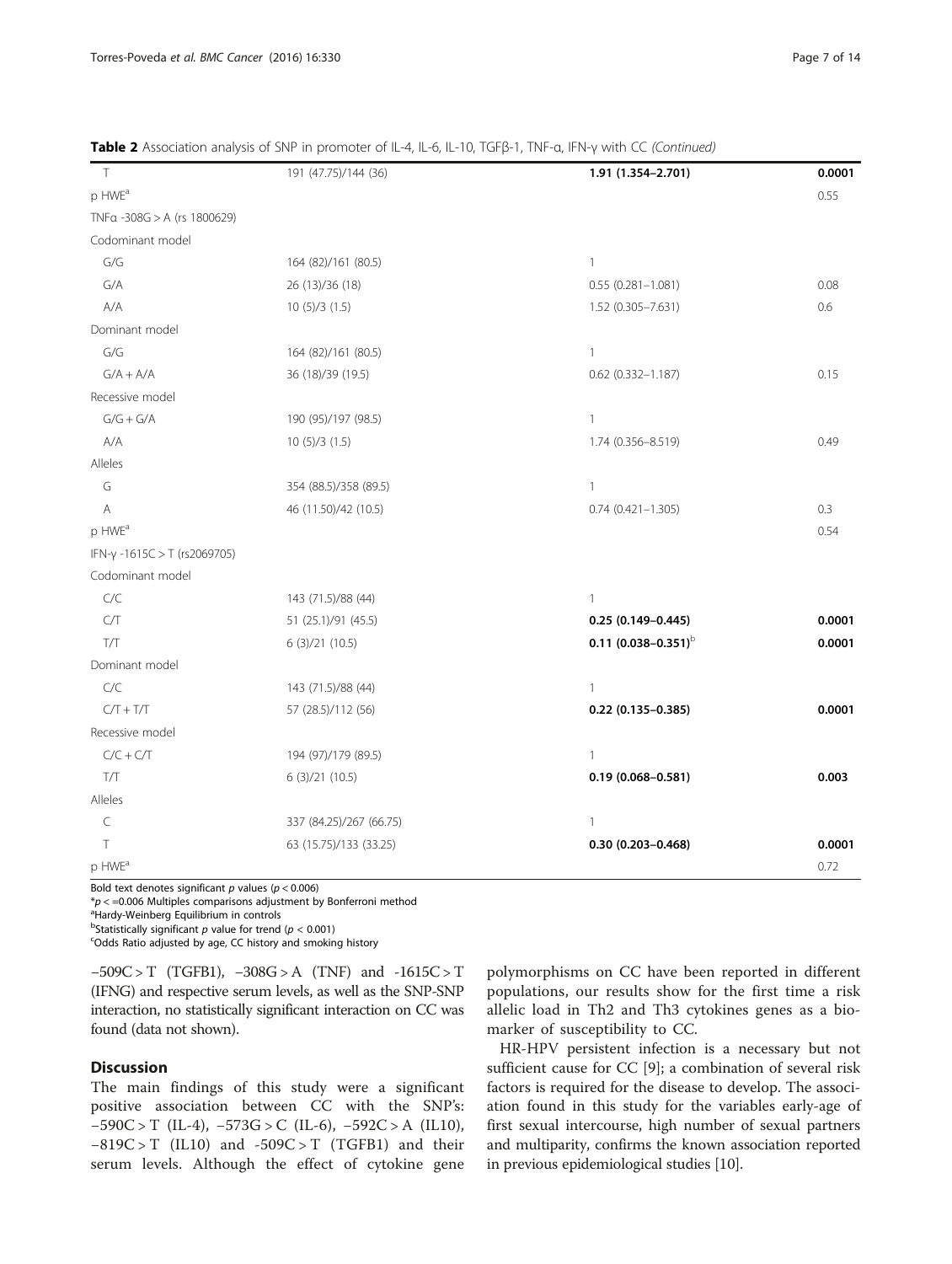<span id="page-7-0"></span>Table 3 Risk allele load and risk for cervical cancer

| SNP's -590 (IL-4)/-573 (IL-6)/-592 (IL-10)/-819 (IL-10)/-509 (TGFB1) |       |     |             |                 |                              |           |
|----------------------------------------------------------------------|-------|-----|-------------|-----------------|------------------------------|-----------|
| Number of alleles<br>associated with CC                              | n     |     |             | OR <sup>a</sup> | C195%                        | $P$ value |
|                                                                      | Total |     | CC Controls |                 |                              |           |
| 0                                                                    | 312   | 119 | 193         | 1               | $\qquad \qquad \blacksquare$ |           |
| 1                                                                    | 116   | 60  | 56          | 14              | $0.832 - 2.386$              | - 0.2     |
| 2                                                                    | 133   | 69  | 64          | 175             | 1072-2881                    | 0.02      |
| 3                                                                    | 137   | 85  | 52          | 2.54            | 1563-4159                    | 0.0001    |
| >4                                                                   | 99    | 66  | 33          | 286             | 1.608-5.098                  | 0.0001    |
| P trend                                                              |       |     |             |                 |                              | 0.0001    |
|                                                                      |       |     |             |                 |                              |           |

 $n =$  Number of alleles

<sup>a</sup>Odds Ratio adjusted by age, CC history and smoking history

Bold text denotes significant  $p$  values ( $p < 0.05$ ) Trend  $p$  value adjusted by age, CC history and smoking history

Genetic predisposing factors may influence the likelihood of, sensitivity to or persistence of HPV infection, as well as the rate of tumor development [[11](#page-12-0)]. Various immune-suppressive states associated with a reduction in cellular immune responses are associated with increasingly severe cervical dysplasia and increased viral shedding, suggesting that a T-helper bias that opposes Th1 responses (ie, Th2 bias) might predispose to chronic infection [[12](#page-12-0)–[15\]](#page-12-0).

To our knowledge, this is the first study to show that the IL-4 SNP rs2243250 is significantly associated with the risk of CC. IL-4 is an anti-inflammatory cytokine and the T allele of the SNP  $-590C > T$  has been associated with increased transcriptional activity in vitro [\[16](#page-12-0)]. The exact mechanism for this increment is not known.

However, since the SNP is located within 5′UTR of the gene, it may be possible that alterations in this gen could be influencing in its transcription and/or mRNA stabilization [[17\]](#page-12-0). The IL-4 -590 SNP is a transition  $(C \rightarrow T)$  that has been associated with oral cancer and is a suitable genetic marker for screening for this condition [[17\]](#page-12-0). Increased plasma concentrations of IL-4 can influence the immune status of an affected individual through several mechanisms and result in many phenotypes beyond the scope of the immune system [\[18](#page-12-0)].

Likewise, our results showed that the genotype C/C of the IL-6 SNP  $-573G > C$  (rs1800796, previously denoted as  $-572G > C$ , was significantly associated with the risk of CC when compared with the heterozygous genotype GC. The IL-6 -573 SNP is a transversion  $(G \rightarrow C)$  that was reported as a genetic risk factor of lung cancer risk in Singaporean Chinese non-smoking females [[19](#page-12-0)]. IL-6 is a multifunctional cytokine that can regulate immune and inflammatory responses. In CC patients, high expression of IL-6 correlate with a promoting effect in tumor cell growth by autocrine and/ or paracrine processes [\[20\]](#page-12-0). Accumulated data of overexpression of IL-6 mRNA and protein in CC cells have showed that the IL-6 protein played important roles in CC development [[12](#page-12-0), [21, 22](#page-12-0)]. High levels of IL-6 are associated with the severity of disease and may promote tumor angiogenesis and cancer, which could be genetically determined at an individual level [[23](#page-12-0)]. Clinical studies in CC patients report that elevated IL-6 serum levels are associated with poor prognosis [[24](#page-12-0)]. Variations in the IL-6 gene have been found to be associated with the plasma levels of the protein [\[20\]](#page-12-0) and

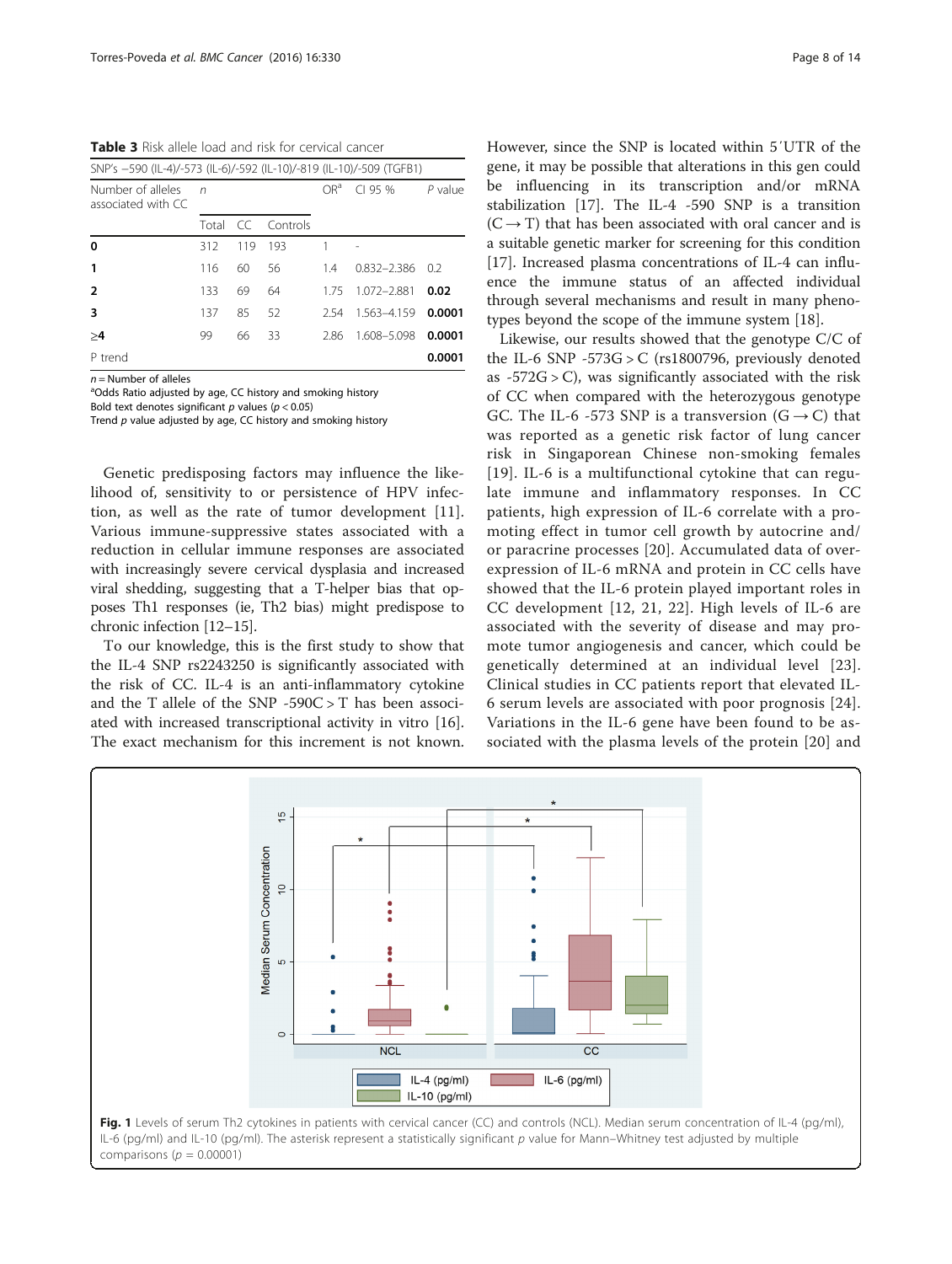<span id="page-8-0"></span>

functional relevance has been ascribed to several IL-6 variants located in the promoter region, including  $-573G > C$  [\[25](#page-12-0)]. However, in this study the concentrations of angiogenic cytokines, such as IL-6, do not vary with genotype. This result is similar to other study which explored whether polymorphisms in angiogenic cytokine genes may affect the levels of cytokines and which reported no variation [\[26\]](#page-12-0).

With respect to IL-10 cytokine gene polymorphisms it has been reported that several important polymorphic sites in the IL-10 gene, including three in the promoter region  $(-1082 \text{ A} > \text{G}, -819 \text{ C} > \text{T}, -592 \text{ C} > \text{A})$  may influence the transcription of IL-10 messenger RNA and the expression of IL-10 in vitro [[27\]](#page-12-0). Several studies have investigated the possible role of IL-10 cytokine gene polymorphisms in CC [[28\]](#page-12-0). The current study has shown that individuals homozygous for the A-allele of the −592 SNP are at three time's greater odds of having CC as compared to controls. The −592 SNP rs1800872 is a transversion  $(C \rightarrow A)$  that is located in the IL-10 promoter in a region with negative enhancer activity and is associated with loss of this activity [[29](#page-12-0)], between putative consensus binding sequences for Sp1 and a sequence with similarity to that recognized by members of

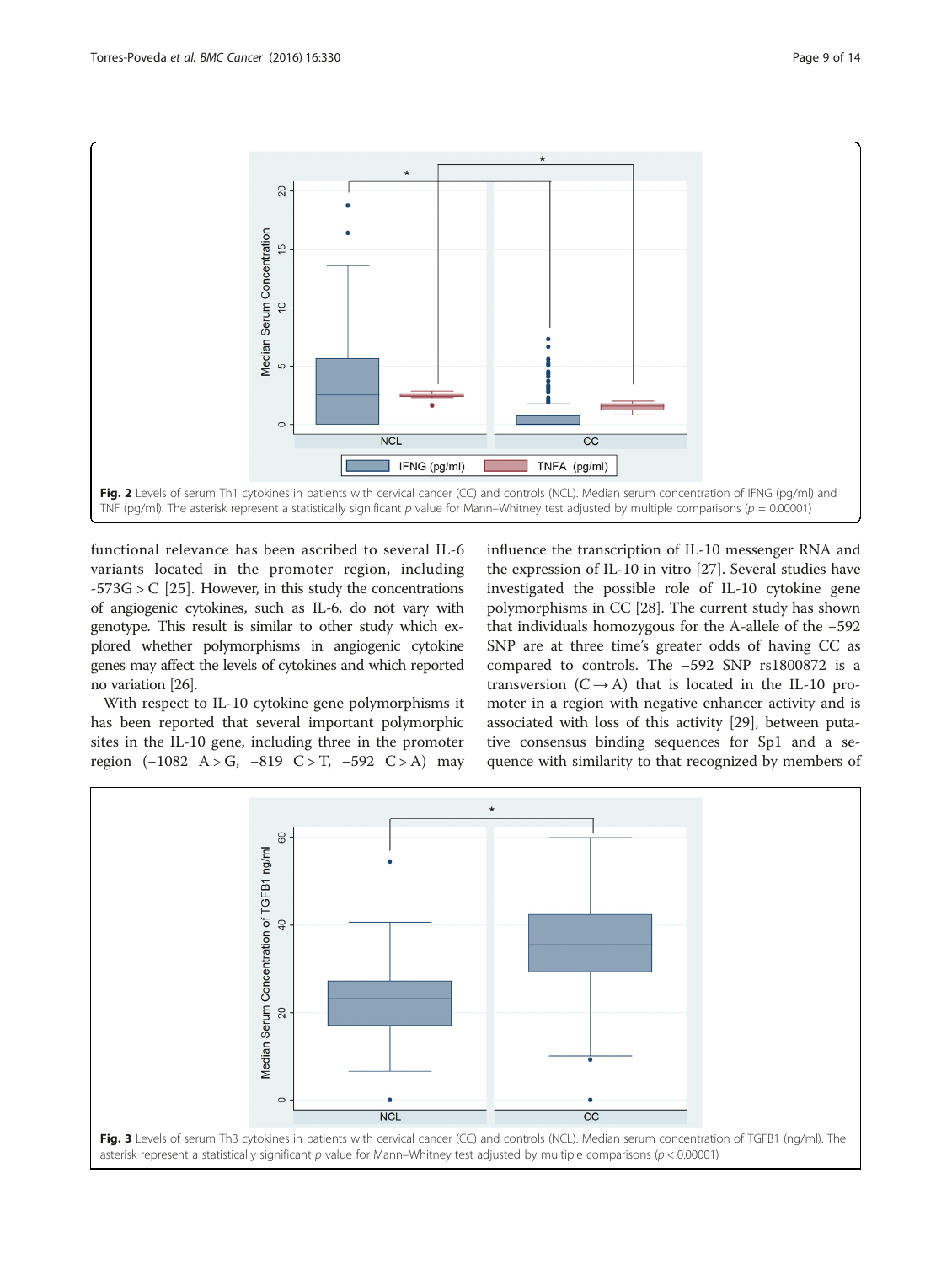<span id="page-9-0"></span>Table 4 Estimated mean difference of cytokines serum levels between CC cases and controls stratified by genotypes

| Diagnosis  | $\beta^a$ coefficient (95 % CI)      |                                 |                                                                       |                                               |                         |  |
|------------|--------------------------------------|---------------------------------|-----------------------------------------------------------------------|-----------------------------------------------|-------------------------|--|
|            | Polymorphism                         |                                 | Total without stratification Ancestral allele homozygote Heterozygote |                                               | Minor allele homozygote |  |
|            | IL-4 -590C > T (rs2243250)           |                                 | CC                                                                    | CT                                            | TT                      |  |
| <b>NCL</b> |                                      |                                 |                                                                       |                                               |                         |  |
| CC         |                                      | 1.0 (0.696,1.307)               | 0.61(0.269, 0.970)                                                    | 1.22 (0.713,1.736)                            | 0.87(0.214, 1.539)      |  |
|            | IL-6 -573G > C (rs1800796)           |                                 | GG                                                                    | GC                                            | CC                      |  |
| <b>NCL</b> |                                      |                                 |                                                                       |                                               |                         |  |
| CC         |                                      | 2.63 (2.063,3.199)              | 3.12 (2.261,3.994)                                                    | 2.39 (1.567,3.230)                            | 2.20 (0.367,4.042)      |  |
|            | IL-10 -592C > A (rs1800872)          |                                 | CC                                                                    | CA                                            | AA                      |  |
| <b>NCL</b> |                                      |                                 |                                                                       |                                               |                         |  |
| CC         |                                      | 2.55 (2.255,2.859)              | 2.27 (1.805, 2.737)                                                   | 2.55 (2.063,3.04)                             | 2.62 (1.911,3.333)      |  |
|            | IL-10-819C > T (rs1800871)           |                                 | CC                                                                    | CT                                            | $\top$                  |  |
| <b>NCL</b> |                                      |                                 |                                                                       |                                               |                         |  |
| CC         |                                      | 2.55 (2.255,2.859)              | 2.24 (1.760, 2.722)                                                   | 2.45 (1.980, 2.927)                           | 2.83 (2.111,3.555)      |  |
|            | IL-10 -1082A > G (rs1800896)         |                                 | AA                                                                    | AG                                            | GG                      |  |
| <b>NCL</b> |                                      |                                 |                                                                       |                                               |                         |  |
| CC         |                                      | 2.55 (2.255,2.859)              | 2.48 (2.078, 2.898)                                                   | 2.77 (2.261,3.291)                            | 1.13 (0.508,1.758)      |  |
|            | IFN- $\gamma$ -1615C > T (rs2069705) |                                 | CC                                                                    | CT                                            | TT                      |  |
| <b>NCL</b> |                                      |                                 |                                                                       |                                               |                         |  |
| CC         |                                      | $-2.58$ ( $-3.286, -1.891$ )    | $-2.80$ ( $-3.687, -1.927$ )                                          | $-2.61$ (-3.929,-1-291) $-1.7$ (-6.097,2.685) |                         |  |
|            | TNF-a -308G > A (rs 1800629)         |                                 | GG                                                                    | GA                                            | AA                      |  |
| <b>NCL</b> |                                      |                                 |                                                                       |                                               |                         |  |
| CC         |                                      | $-0.94$ ( $-1.026$ , $-0.860$ ) | $-0.91$ ( $-1.003,-0.816$ )                                           | $-1.08$ ( $-1.30, -0.876$ )                   | $-1.33(-1.85,-0.813)$   |  |
|            | TGFB1-509C > T (rs1800469)           |                                 | CC                                                                    | CT                                            | T                       |  |
| <b>NCL</b> |                                      |                                 |                                                                       |                                               |                         |  |
| CC         |                                      | 13.4 (11.52,15.47)              | 19.5 (15.85,23.17)                                                    | 11.2 (8.686,13.71)                            | 8.7 (2.54,14.98)        |  |

Bold text denotes significant  $p$  values ( $p < 0.05$ )

<sup>a</sup>Adjusted by age, CC history and smoking history

Levels of serum cytokines are expressed in pg/ml except TGFB1 (ng/ml)

the ETS family proteins. Steinke et al., have demonstrated that the C to A nucleotide exchange results in increased IL-10 gene promoter activity and that the C variant of this SNP is a repressor element [\[29\]](#page-12-0). A previous study carried out in 695 CC patients, 115 family-based patients and 586 unrelated controls, in Caucasian population, revealed an increased risk CC for individuals heterozygous for the A-allele of this SNP [[30](#page-12-0)]. Like our study, two recent meta-analyses reported this SNP as a risk factor for developing CC, especially for Asians [[28](#page-12-0), [31\]](#page-12-0).

Only one other study has investigated the IL-10 SNP  $-819C > T$  rs1800871 and CC. In this study the CT + TT genotype combination and T allele, was slightly higher in 150 CC cases as compared with 162 age- and ethnicallymatched cervical cytology negative healthy controls. However, contrary to our investigation, the study did not show statistical significance [[32\]](#page-12-0). At this time, a series of seven molecular epidemiological studies and meta-

analyses have investigated the association between the IL-10 -819 SNP, a transition  $(C \rightarrow T)$  and the susceptibility to different cancer types among different populations [[33\]](#page-12-0). Nevertheless, the results from these studies are inconsistent. Most studies investigating this SNP have focused on gastric cancer and some have found a reduced risk of gastric cancer among Asians but not among Caucasians [\[34\]](#page-12-0). The mechanism of the influence of IL-10-819 SNP on carcinogenesis is still unknown [[33\]](#page-12-0).

The IL-10 -1082 SNP rs1800896 is a transition  $(A \rightarrow G)$ and is the most extensively studied polymorphism in the IL-10 gene in cancer susceptibility [\[35](#page-12-0)]. Studies link this SNP to high/low IL-10 producer status. Functional analyses have shown that the −1082 region contains a putative ETS-like transcription factor-binding site and that nuclear factors from a monocyte cell line bind to this region. Transient transfection studies in an Epstein-Barr virus-transformed B cell line indicated that the −1082 A allele confers a two fold increase in transcriptional activity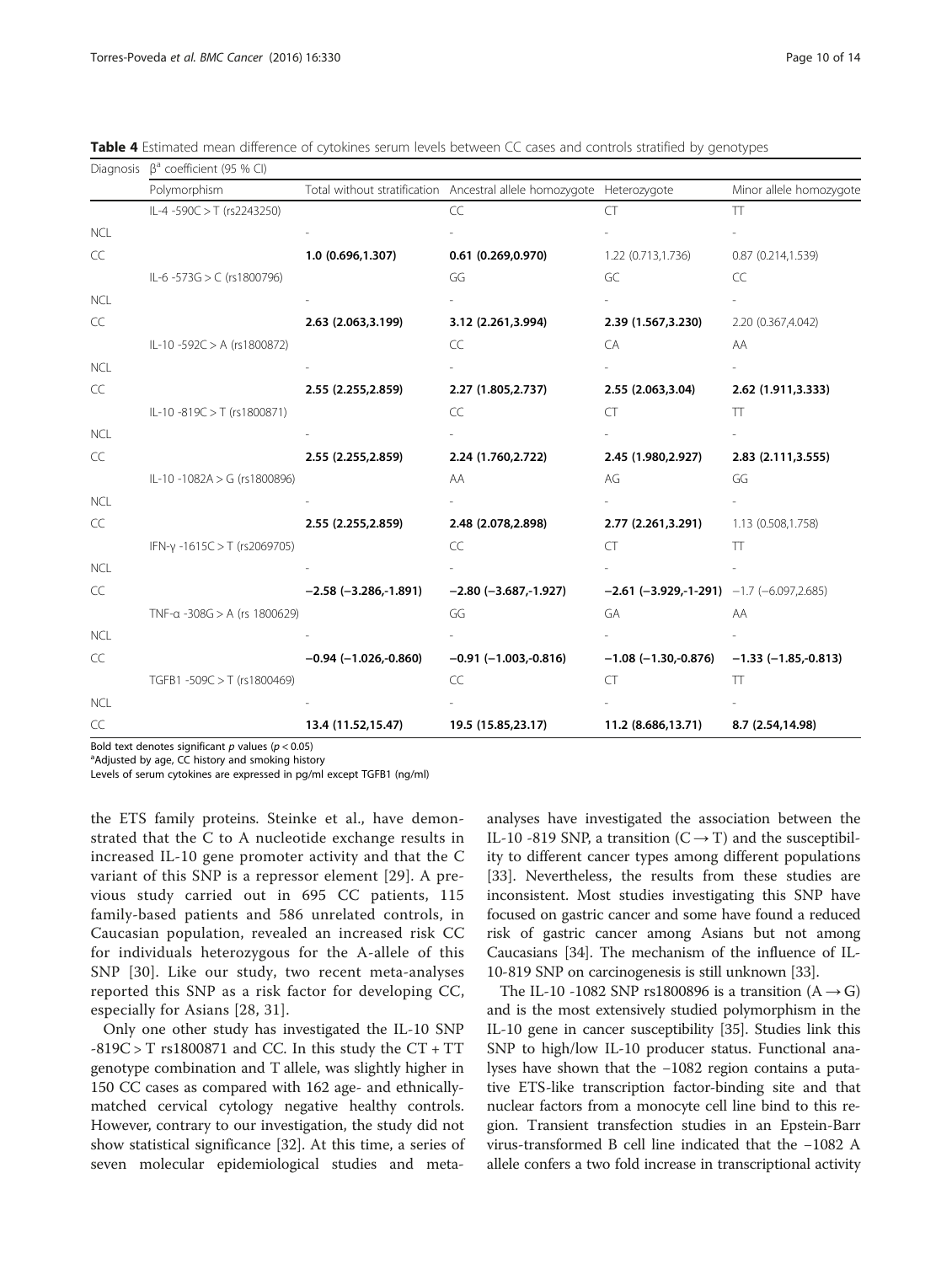of the IL-10 promoter compared to the G allele [[36\]](#page-12-0). This polymorphism has been associated with CC risk in populations from Zimbabwe and Japan [[30](#page-12-0), [37\]](#page-12-0), while studies in The Netherlands, South Africa, Hungary and China, similarly to our study did not find any association [\[35\]](#page-12-0). In the Japanese population, IL-10 -1082 genotypes corresponding to high production of interleukin (GA and GG) were significantly associated with CC severity [\[37\]](#page-12-0). The discrepancy of reported results among studies may be explained by the frequency of the G allele in healthy controls [\[30, 35](#page-12-0), [37\]](#page-12-0). A previously meta-analyses reported in the subgroup analysis by ethnicity of the association of IL-10 -1082A allele with decreased CC susceptibility among whites only (A vs G: OR, 0.39; 95 % CI, 0.32–0.47) [[28](#page-12-0)]. As expected, the G allele frequency obtained in this study (0.25) was similar to that reported for Italy (0.37) [\[38\]](#page-12-0) and Argentina (0.32) [[39](#page-13-0)], showing no relation with CC risk.

On the other hand, the common TGFB1 promoter SNP -509C-T (rs1800469) was associated with CC in our study, for all models of inheritance and analysis alleles. This SNP is a transition  $(C \rightarrow T)$  linked to a nearly twofold difference in plasma levels among individuals and with risk, progression, and outcome of numerous diseases [\[40\]](#page-13-0). This association with the pathogenesis of certain TGFB1 related diseases can be due to transcriptional suppression by AP1 binding to -509C [\[40](#page-13-0)].

Only one other study has investigated the SNP -509C > T rs1800469 and CC. In this study 150 CC patients with -509TT had marginal low risk for stage I ( $p = 0.04$ , OR = 0.95, 95 % CI = 0.91–0.99). However, −509TT genotype of TGFB1 was associated with increased risk of stage II of cancer  $(p = 0.07, \text{ OR } = 3.13, 95 \% \text{ CI } = 0.87 - 11.14)$ . In gene-environment interaction, carriers of TGFB1 -509TT genotype with tobacco usage were at higher risk of CC  $(OR = 3.67, 95 % CI = 0.38–35.1) [41]$  $(OR = 3.67, 95 % CI = 0.38–35.1) [41]$  $(OR = 3.67, 95 % CI = 0.38–35.1) [41]$ . The association found in this study is according to previous report where TGF-beta family members play a key role in cellular growth, proliferation, differentiation and angiogenesis of several cancer types [[42](#page-13-0)] and a marginal protection for early stage 1B but risk for stage II of CC of TGFB1 -509 T allele has been reported [\[41\]](#page-13-0).

Our results indicated that TNF −308 SNP rs1800629, a transition  $(G \rightarrow A)$ , had no effect on CC risk in the overall analysis. This polymorphism is the most studied polymorphism in terms of association with CC and severity with conflicting results. Four recent meta-analysis, pooled data from eight, twelve, fifteen and eighteen case–control studies respectively, have suggested that TNF-308G > A polymorphism is associated with an increased risk of CC [[43](#page-13-0)–[46](#page-13-0)]. The analysis stratified by ethnicity, showed that there was a significant association of this polymorphism and increased risk of CC in Asians [\[47](#page-13-0)] and in Caucasian and African populations [\[45\]](#page-13-0). In our study, the lack of association between TNF −308 G > A

polymorphism and CC was consistent with previous reports from African [[48](#page-13-0), [49\]](#page-13-0) and Caucasian ethnicity [[39](#page-13-0), [50, 51\]](#page-13-0). Differences in ethnic compositions; genetic background, sizes of samples, population stratification, or selection of symptoms of disease between analyzed populations could explain these controversial results [[52](#page-13-0)].

Additionally, our results indicate that the variant heterozygote CT and the homozygous TT of SNP -1615C > T of IFNG was associated with a decreased risk of CC. To our knowledge, this is the first study to show that the IFNG SNP rs2069705 was significantly associated with decreased risk of CC. Studies so far have only investigated this SNP in connection with the risk of breast cancer and SLE [[53, 54](#page-13-0)]. Based on the evidence that the T allele is associated with a higher level of IFNG than the C allele the association of this SNP with this type of cancer is predictable, given that at breast cancer diagnosis, inflammatory cytokines are detected at elevated levels [\[54](#page-13-0)]. In contrast, a protective effect for the T allele in CC could be related to an increased expression of IFNG and play a role in protection against persistent HPV infection associated to CC development [\[55\]](#page-13-0).

Nevertheless, a consensus seems to be emerging in that the combined effect of several cytokine SNPs may play a more crucial role in development disease. Thus, in order to explore whether the polymorphisms we examined could act together to increase risk for CC, we combined alleles and tested the effect on risk for the combinations. Individuals carrying two or more of the risk-associated alleles (−590 (IL-4)/-573 (IL-6)/-592 (IL-10)/-819 (IL-10)/-509 (TGFB1) were at increased risk for CC, compared to those with no risk-associated alleles. Although our study did not have the power to examine multiplicative interactions of specific genotypes, the combination of risk-associated alleles produced notably high odds ratios. This exploratory approach supported the idea that combinations of risk-associated alleles have an additive effect on the risk of CC.

In addition, we have found increased serum level of IL-4, IL-6, IL-10 and TGFB1 cytokines among our CC patients. Levels of IFNG were lower in the group of women with CC compared to controls. This is in accordance with previous works indicating a shift towards a T helper 2-type (Th2) cytokine pattern in CC [\[56](#page-13-0)] and that increased serum levels of IL-6, IL-10, and TGFB1 are associated with progression of CC during different stages, all of which have the potential to be angiogenic amplifiers [\[57\]](#page-13-0).

Given that cytokines contribute importantly to each step of cancer development and progression, and that deregulated levels of cytokines and cytokine receptors can be detected in cancer patients locally and systemically [\[58\]](#page-13-0), this study demonstrated an anti-inflammatory genetic profile,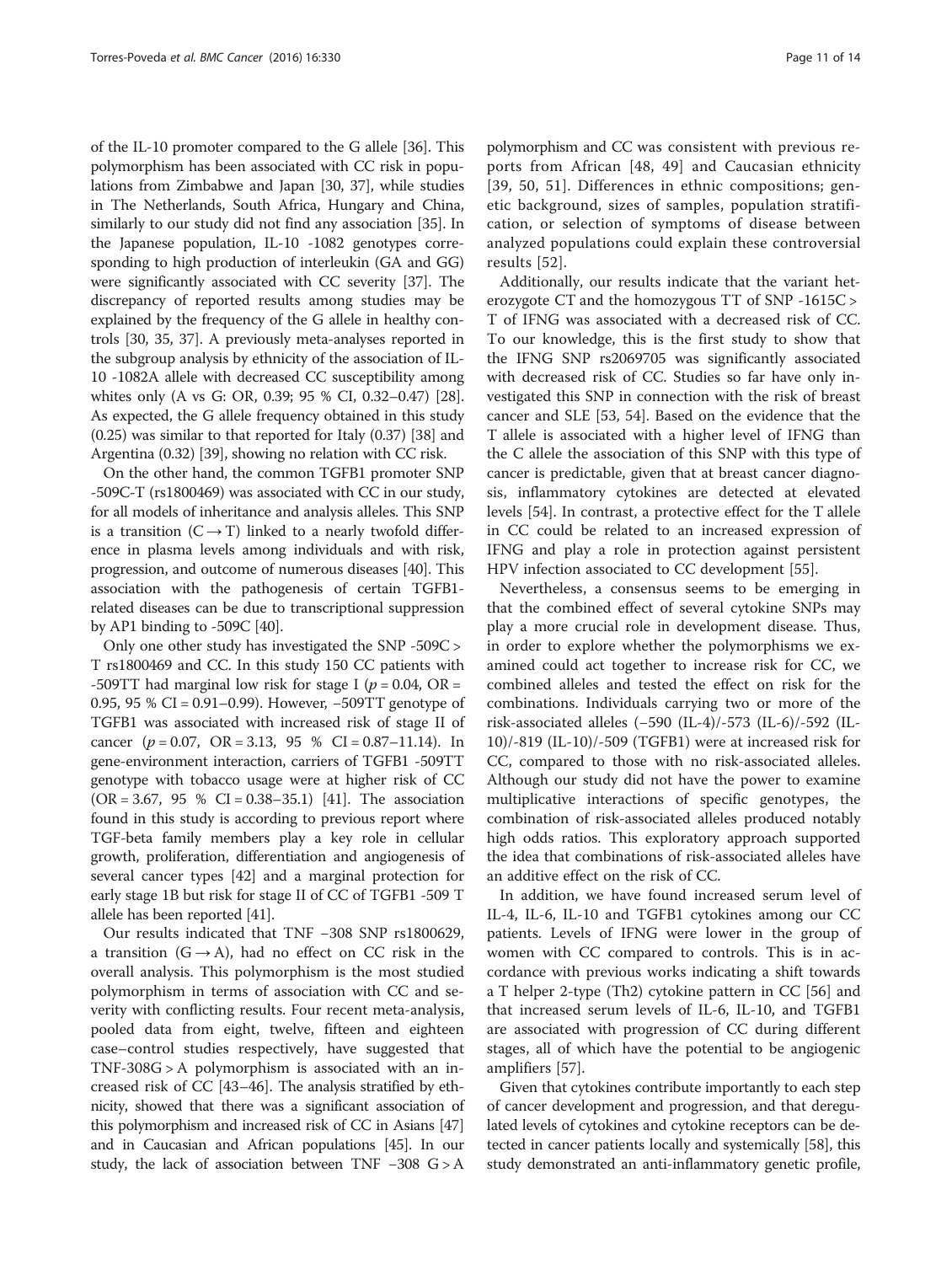which is associated with increased susceptibility to cervical cancer. However, no statistically significant interactions were obtained between the polymorphisms cytokines of interest and respective serum levels.

IL-4 could possibly be exerting inhibitory effects on the expression and release of proinflammatory cytokines, IL-6 could be inducing prometastatic genes that subsequently lead to proliferation, and prolonged survival of cancer cells, given that the IL-6 serum levels are associated with poor prognosis [[24](#page-12-0)]. Increased serum IL-10 levels could facilitate development of tumors by suppressing the expression of MHC class I and II antigens and preventing tumor antigen presentation to CD8 cytotic T lymphocytes [\[31](#page-12-0)]. In addition to its immunosuppressive effects, IL10 can induce transcription of the HPV16 E7 oncoprotein [\[59](#page-13-0)]. Additionally, in one of our previous studies, systemic IL-10 mRNA expression level and the IL-10 protein level in serum are significantly higher in cervical lesions compared to women without lesions. We postulate that IL-10 and TGFB1 induce immune system evasion through an immunosuppressive state in the environment of the cervix in women infected with HPV [[6\]](#page-12-0).

Additionally, we are aware of a few limitations in our study, some of which cannot be overcame. First, −based in the patients and the control group randomly from the same hospital, we cannot completely rule out the inherent selection bias. Nevertheless, in order to minimize potential biases, we have made a rigorous epidemiological design of study subjects and more statistical adjustments for known risk factors. Second, our sample is medium sized, which may weaken the statistical power of this study. Under the current sample size, we have 99 %, 98 %, 92 % and 91 % power at a 0.05 significance level to detect an OR of 1.2 or higher for −590 IL-4 and −1615 IFNG, for −592 IL-10 and −509 TGFB1, for −573 IL-6 and for −819 IL-10 polymorphisms, respectively. However, well-designed large, prospective studies with detailed information about HPV infection are required to validate our findings and confirm this hypothesis.

## Conclusions

In conclusion, our results suggest an association of three SNP's Th2 cytokines (IL-4, IL-6 and IL-10) and Th3 (TGFB1) cytokine with CC. Evaluating the association of the burden of risk alleles −590 (IL-4)/-573 (IL-6)/-592 (IL-10)/-819 (IL-10)/-509 (TGFB1) with CC, we found that carrying three or more risk alleles has an additive effect on the risk of CC. We demonstrate a significant difference in the level of serum proteins IL-4, IL-6, IL-10 and TGFB1 in cases compared to controls ( $p < 0.001$ ). Thus, women with CC have an imbalance in the pattern of cytokines Th1/Th2 given systemically by an increase in type II cytokines (IL-4, IL-6 and IL-10, suppressor of

the cellular immune response) and reduced in type I cytokine (INFG), allowing HPV persistence and development of lesions and CC. Finally, Significant associations found for SNP's −590 (IL-4)/- 573 (IL-6)/-592 (IL-10)/- 819 (IL-10)/-509 (TGFB1) with CC, indicate that these polymorphisms are potential candidates for predicting the risk of development of CC, representing a risk allelic load for CC and can be used as a biomarker of susceptibility to this disease. These markers could be useful for early prevention programs and be clinically relevant as immunological biomarkers in patients with cervical lesions.

#### Abbreviations

CC: cervical cancer; CI: confidence interval; ETS family proteins: E26 transformationspecific family proteins; GAPDH: glyceraldehyde-3-phosphate dehydrogenase; HPV: human papilloma virus; HR-HPV: high-risk human papillomavirus; IFNG: Interferon-gamma; IL-10: interleukin 10; IL-4: interleukin 4; IL-6: interleukin 6; MAF: minor allele frequency; mRNA: messenger RNA; NCL: non-cervical lesions; OR: odds ratio; PBMC: peripheral blood mononuclear cells; PCR: polymerase chain reaction; SNP: single nucleotide polymorphism; STD: sexually transmitted disease; TGFB1: transforming growth factor beta 1; Th: T helper cells; TNF: tumor necrosis factor.

#### Acknowledgements

The authors wish to thank Juraj Lord for manuscript assistance. The authors wish to thank all CAPASAM members and the administrative personnel of INSP. This work was submitted in partial fulfillment of the requirements for the PhD. degree of Torres-Poveda KJ from the Doctoral Program in Public Health of the School of Public Health of Mexico. Torres-Poveda thanks the Ministry of Foreign Affairs of Mexico for the PhD fellowship.

#### Funding

This work was supported by the Instituto Nacional de Salud Pública, Mexico and grants from Consejo Nacional de Ciencia y Tecnología (MX) CONACyT-FONSEC SSA/IMSS/ISSSTE-2008-C01-87701, CONACyT-Fondo E0013 APOYO COMPLEMEN-TARIO CATEDRAS-2014-C01-245520, CONACyT-FONSEC SSA/IMSS/ISSSTE-2014- C01-234149 and CONACyT-Fondo APOYOS COMPLEMENTARIOS PARA LA ADQUI-SICIÓN DE EQUIPO CIENTÍFICO 2013–205707, Mexico.

#### Availability of data and materials

SNPs studied in this investigation were validated SNPs for frequency or for utilization in the HAPmap Project and SNPs reported in public SNPper.URL: [http//](http://snpper.chip.org) [snpper.chip.org.](http://snpper.chip.org) Likewise, the SNP\_ID of each SNP are included in the Genotyping section within of the Methods section.

#### Authors' contributions

TPK participated in the design of the study, the collection of clinical materials, carried out the genotyping and cytokines analysis in serum, the statistical analysis and drafted the manuscript. BGAI participated in the design of the study and the statistical analysis. BRM participated in the cytokines analysis in serum. MMR and ZDMA participated in the processing of samples. LEG, DRK and CD participated in the selection of study population, gynecological sampler and patient care. PZO and BMVH participated in the analysis of the results. GCA and MMV participated in the analysis of the results and drafted the manuscript. All authors read and approved the final manuscript.

#### Competing interests

The authors declare that they have no competing interests.

#### Consent for publication

Not applicable.

#### Ethics approval and consent to participate

This study was conducted according to the principles expressed in the Declaration of Helsinki. It was approved by the Research, Ethics and Biosafety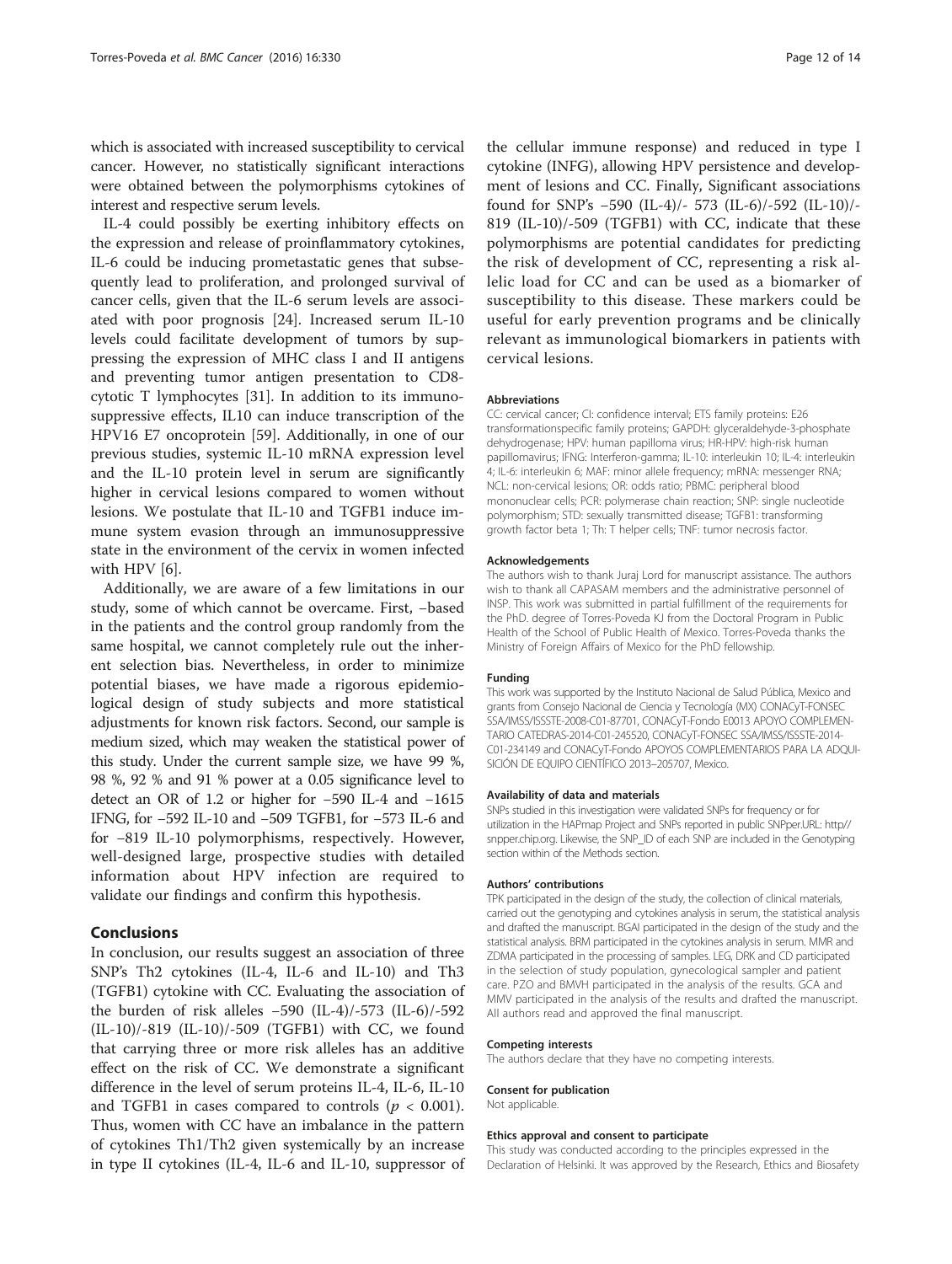<span id="page-12-0"></span>Committees at INSP (CI814 and CI1289 No. 1624) and INCan (INCan/CC/326/ 10CB/609). Written informed consent was obtained from all participants.

#### Author details

<sup>1</sup>Dirección de Infecciones Crónicas y Cáncer. Centro de Investigación sobre Enfermedades Infecciosas, Instituto Nacional de Salud Pública (INSP), (Chronic Infectious Diseases and Cancer Division. Center for Research on Infectious Diseases. National Institute of Public Health Mexico), Av. Universidad 655, Santa María Ahuacatitlán, Cuernavaca C.P.62100, Morelos, Mexico. <sup>2</sup>CONACyT Research Fellow-Instituto Nacional de Salud Pública (INSP), Cuernavaca, Morelos, Mexico. <sup>3</sup>Division of Basic Research, Instituto Nacional de Cancerología (INCan), SS. Mexico City, Mexico. <sup>4</sup>Private Health Center for Gynecology, Cuernavaca, Morelos, Mexico. <sup>5</sup>Centro de Atención para la Salud de la Mujer (CAPASAM), (Center for Women's Health). Health Services of the State of Morelos, Cuernavaca, Mexico. <sup>6</sup>Division of Clinical Research, Instituto Nacional de Cancerología (INCan), SS. Mexico City, Mexico. <sup>7</sup>Unit of Biomedical Research in Cancer, Instituto Nacional de Cancerología (INCan), SS and Biomedical Research Institute. Universidad Nacional Autónoma de México, Mexico City, Mexico.

#### Received: 17 July 2015 Accepted: 16 May 2016 Published online: 24 May 2016

#### References

- 1. Arbyn M, Castellsagué X, de Sanjosé S, Bruni L, Saraiya M, Bray F, et al. Worldwide burden of cervical cancer in 2008. Ann Oncol. 2011;22(12):2675–86.
- 2. INEGI. Estadísticas de mortalidad. Cubos dinámicos y CONAPO 2012. Proyecciones de la población de México 2012–2050. 2012.
- 3. Insinga RP, Perez G, Wheeler CM, Koutsky LA, Garland SM, Leodolter S, et al. Incident cervical HPV infections in young women: transition probabilities for CIN and infection clearance. Cancer Epidemiol Biomarkers Prev. 2011;20:287–96.
- 4. Conesa-Zamora P. Immune responses against virus and tumor in cervical carcinogenesis: treatment strategies for avoiding the HPV-induced immune escape. Gynecol Oncol. 2013;131(2):480–8.
- 5. Bermúdez-Morales VH, Gutierrez LX, Alcocer-Gonzalez JM, Burguete A, Madrid-Marina V. Correlation between IL-10 gene expression and HPV infection in cervical cancer: a mechanism for immune response escape. Cancer Invest. 2008;26(10):1037–43.
- 6. Torres-Poveda K, Burguete-García AI, Cruz M, Martínez-Nava GA, Bahena-Román M, Ortíz-Flores E, et al. The SNP at −592 of human IL-10 gene is associated with serum IL-10 levels and increased risk for human papillomavirus cervical lesion development. Infect Agent Cancer. 2012;7(1):32–40.
- 7. Basavaraju U, Shebl FM, Palmer AJ, Berry S, Hold GL, El-Omar EM, et al. Cytokine gene polymorphisms, cytokine levels and the risk of colorectal neoplasia in a screened population of Northeast Scotland. Eur J Cancer Prev. 2015;24(4):296–304.
- 8. Zhang X, Zhang L, Tian C, Yang L, Wang Z. Genetic variants and risk of cervical cancer: epidemiological evidence, meta-analysis and research review. BJOG. 2014;121(6):664–74.
- 9. Muñoz N, Castellsagué X, de González AB, Gissmann L. Chapter 1: HPV in the etiology of human cancer. Vaccine. 2006;24 Suppl 3:S3/1–10.
- 10. Louie KS, de Sanjose S, Diaz M, Castellsagué X, Herrero R, Meijer CJ, et al. Early age at first sexual intercourse and early pregnancy are risk factors for cervical cancer in developing countries. Br J Cancer. 2009;100(7):1191–7.
- 11. Magnusson PK, Lichtenstein P, Gyllensten UB. Heritability of cervical tumours. Int J Cancer. 2000;88(5):698–701.
- 12. Alcocer-González JM, Berumen J, Taméz-Guerra R, Bermúdez-Morales V, Peralta-Zaragoza O, Hernández-Pando R, et al. In vivo expression of immunosuppressive cytokines in human papillomavirus-transformed cervical cancer cells. Viral Immunol. 2006;19(3):481–91.
- 13. Díaz-Benítez CE, Navarro-Fuentes KR, Flores-Sosa JA, Juárez-Díaz J, Uribe-Salas FJ, Román-Basaure E, et al. CD3zeta expression and T cell proliferation are inhibited by TGF-beta1 and IL-10 in cervical cancer patients. J Clin Immunol. 2009;29(4):532–44.
- 14. Piersma SJ. Immunosuppressive tumor microenvironment in cervical cancer patients. Cancer Microenviron. 2011;4(3):361–75.
- 15. Torres-Poveda K, Bahena-Román M, Madrid-González C, Burguete-García AI, Bermúdez-Morales VH, Peralta-Zaragoza O, et al. Role of IL-10 and TGF-β1 in local immunosuppression in HPV-associated cervical neoplasia. World J Clin Oncol. 2014;5(4):753–63.
- 16. Shamran HA, Hamza SJ, Yaseen NY, Al-Juboory AA, Taub DD, Price RL, et al. Impact of single nucleotide polymorphism in IL-4, IL-4R genes and systemic concentration of IL-4 on the incidence of glioma in Iraqi patients. Int J Med Sci. 2014;11(11):1147–53.
- 17. Tsai MH, Chen WC, Tsai CH, Hang LW, Tsai FJ. Interleukin-4 gene, but not the interleukin-1 beta gene polymorphism, is associated with oral cancer. J Clin Lab Anal. 2005;19(3):93–8.
- 18. Zheng Z, Li X, Li Z, Ma XC. IL-4 -590C/T polymorphism and susceptibility to liver disease: a meta-analysis and meta-regression. DNA Cell Biol. 2013;32(8):443–50.
- 19. Lim WY, Chen Y, Ali SM, Chuah KL, Eng P, Leong SS, et al. Polymorphisms in inflammatory pathway genes, host factors and lung cancer risk in Chinese female never-smokers. Carcinogenesis. 2011;32(4):522–9.
- 20. Castro FA, Haimila K, Sareneva I, Schmitt M, Lorenzo J, Kunkel N, et al. Association of HLA-DRB1, interleukin-6 and cyclin D1 polymorphisms with cervical cancer in the Swedish population—A candidate gene approach. Int J Cancer. 2009;125(8):1851–8.
- 21. Veerapaneni P, Kirma N, Nair HB, Hammes LS, Hall KL, Tekmal RR. Elevated aromatase expression correlates with cervical carcinoma progression. Gynecol Oncol. 2009;114:496–500.
- 22. Wei LH, Kuo ML, Chen CA, Cheng WF, Cheng SP, Hsieh FJ, et al. Interleukin-6 in cervical cancer: the relationship with vascular endothelial growth factor. Gynecol Oncol. 2001;82:49–56.
- 23. Shi TY, Zhu ML, He J, Wang MY, Li QX, Zhou XY, et al. Polymorphisms of the Interleukin 6 gene contribute to cervical cancer susceptibility in Eastern Chinese women. Hum Genet. 2013;132:301–12.
- 24. Grimm C, Watrowski R, Baumühlner K, Natter C, Tong D, Wolf A, et al. Genetic variations of interleukin-1 and −6 genes and risk of cervical intraepithelial neoplasia. Gynecol Oncol. 2011;121(3):537–41.
- 25. Bennermo M, Held C, Stemme S, Ericsson CG, Silveira A, Green F, et al. Genetic predisposition of the interleukin-6 response to inflammation: implications for a variety of major diseases? Clin Chem. 2004;50(11):2136–40.
- 26. Kong SY, Lee HL, Eom HS, Park WS, Yun T, Kim HJ, et al. Reference intervals for circulating angiogenic cytokines. Clin Chem Lab Med. 2008;46(4):545–50.
- 27. Kingo K, Rätsep R, Kõks S, Karelson M, Silm H, Vasar E, et al. Influence of genetic polymorphisms on interleukin-10 mRNA expression and psoriasis susceptibility. J Dermatol Sci. 2005;37:111–3.
- 28. Ni J, Ye Y, Teng F, Wu Q. Interleukin 10 polymorphisms and cervical cancer risk: a meta-analysis. Int J Gynecol Cancer. 2013;23(1):126–33.
- 29. Steinke JW, Barekzi E, Hagman J, Borish L. Functional Analysis of −571 IL-10 promoter polymorphism reveals a repressor element controlled by Sp1. J Immunol. 2004;173:3215–22.
- 30. Stanczuk GA, Sibanda EN, Perrey C, Chirara M, Pravica V, Hutchinson IV, et al. Cancer of the uterine cervix may be significantly associated with a gene polymorphism coding for increased IL-10 production. Int J Cancer. 2001;94(6):792–4.
- 31. Ding Q, Shi Y, Fan B, Fan Z, Ding L, Li F, et al. The Interleukin-10 Promoter Polymorphism rs1800872 (−592C.A), Contributes to Cancer Susceptibility: Meta-Analysis of 16 785 Cases and 19 713 Controls. PLoS ONE. 2013;8(2):e57246.
- 32. Singh H, Jain M, Sachan R, Mittal B. Association of TNFA (−308G > A) and IL-10 (−819C > T) promoter polymorphisms with risk of cervical cancer. Int J Gynecol Cancer. 2009;19(7):1190–4.
- 33. Yu Z, Liu Q, Huang C, Wu M, Li G. The interleukin 10–819C/T polymorphism and cancer risk: a HuGE review and meta-analysis of 73 studies including 15,942 cases and 22,336 controls. OMICS. 2013;17(4):200–14.
- 34. Xue H, Lin B, An J, Zhu Y, Huang G. Interleukin-10-819 promoter polymorphism in association with gastric cancer risk. BMC Cancer. 2012;12:102.
- 35. Wang J, Ding Q, Shi Y, Cao Q, Qin C, Zhu J, et al. The interleukin-10-1082 promoter polymorphism and cancer risk: a meta-analysis. Mutagenesis. 2012;27(3):305–12.
- 36. Rees L, Wood N, Gillespie K, Lai K, Gaston K, Mathieson P. The interleukin-10-1082 G/A polymorphism: allele frequency in different populations and functional significance. Cell Mol Life Sci. 2002;59(3):560–9.
- 37. Matsumoto K, Oki A, Satoh T, Okada S, Minaguchi T, Onuki M, et al. Interleukin-10–1082 gene polymorphism and susceptibility to cervical cancer among Japanese women. Jpn J Clin Oncol. 2010;40:1113–6.
- 38. Poli F, Nocco A, Berra S, Scalamogna M, Taioli E, Longhi E, et al. Allele frequencies of polymorphisms of TNFA, IL-6, IL-10 and IFNG in an Italian Caucasian population. Eur J Immunogenet. 2002;29:237–40.